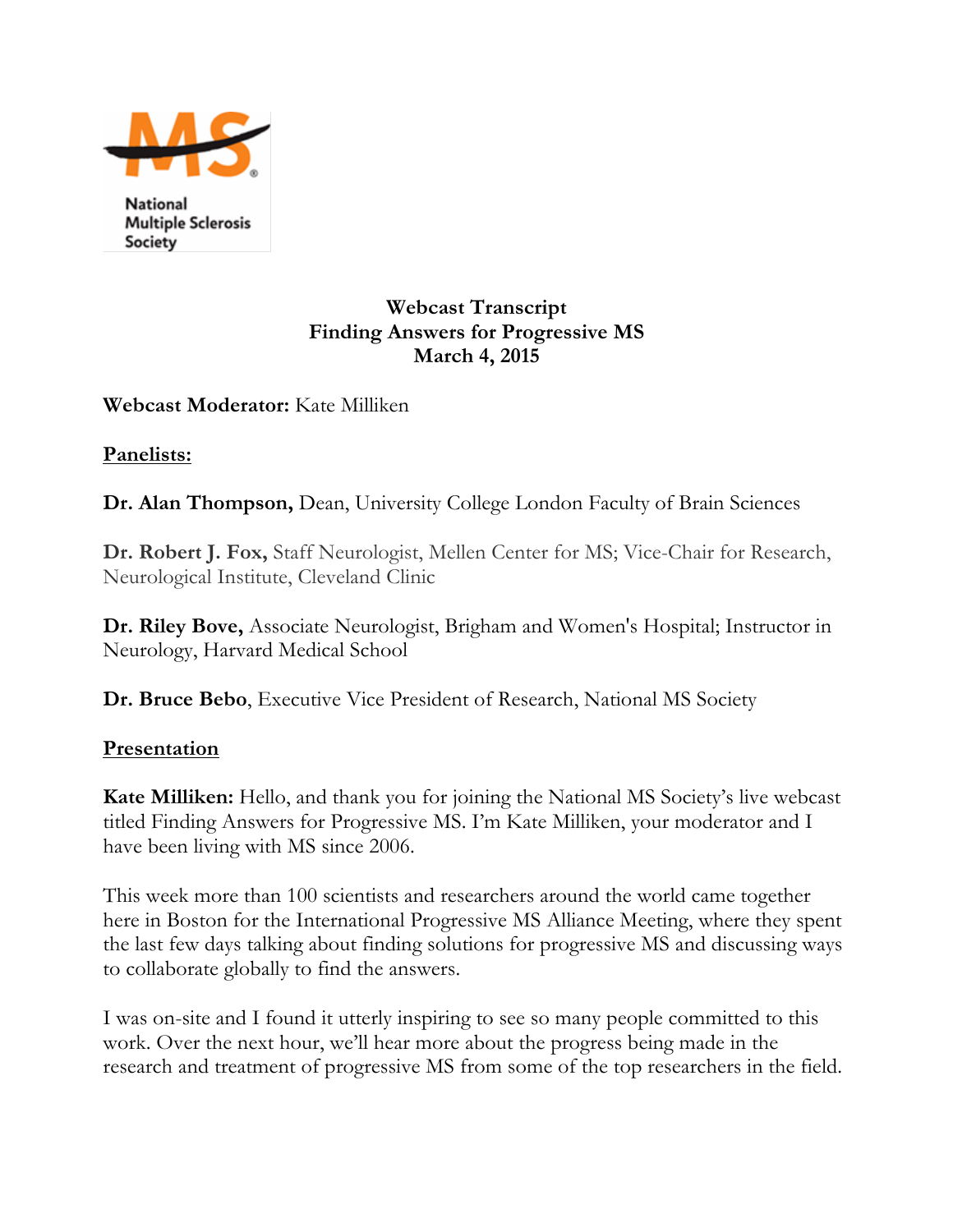Throughout the live webcast, our panelists will address questions received in advance from participants online, as well as those received in real time during the webcast itself. Check your webcast screen now for information on how to ask questions during the panel discussion. We'll cover as many questions as we can. However, please note that we cannot answer specific individual medical questions.

Let's get started by introducing today's panelists. First, we have Dr. Alan Thompson. Dr. Thompson is based in the UK where he is the Dean at the University College Faculty of Brain Sciences. Dr. Thompson's research focuses on understanding what goes wrong in the body to cause MS, and is finding ways to measure the effective therapies being tested in clinical trials. He also focuses on rehabilitation research to manage and improve function. Thank you so much for joining us, Dr. Thompson.

#### **Dr. Thompson:** Thank you.

**Kate Milliken:** Next, we have Dr. Bob Fox. Dr. Fox is a Staff Neurologist at the Mellen Center for MS and Vice Chair for Research at the Neurological Institute at the Cleveland Clinic. Dr. Fox's current research focuses on clinical trials and innovative MRI techniques to evaluate tissue recovery after injury, and the effects of MS treatments, as well as MS patient decision-making and tolerance to risk. He is leading an innovative clinical trial at the potential nerve protection agent called ibudilast in people who have progressive MS. Thanks for being with us today, Dr. Fox.

**Dr. Fox:** It's great to be here.

**Kate Milliken:** Next, we have Dr. Riley Bove. Dr. Bove is an Associate Neurologist of Brigham and Women's Hospital, as well as an instructor in Neurology at Harvard Medical School. Her research is focused on the impact of sex hormones on the course of MS in women and in men, and the effects of aging, menopause and other factors on MS. Thanks for being here, Dr. Bove.

## **Dr. Bove:** Thank you, Kate.

**Kate Milliken:** Last but not the least, we have Dr. Bruce Bebo. Dr. Bebo is the Executive Vice President of Research for the National MS Society and he oversees mission delivery efforts. Dr. Bebo leads the Society's global investment in MS research. He helped drive the creation of the International Progress MS Alliance and created critical collaborations worldwide to move research and treatment towards faster for people -- to move treatment faster for people affected by all forms of MS. Great to see you, Dr. Bebo.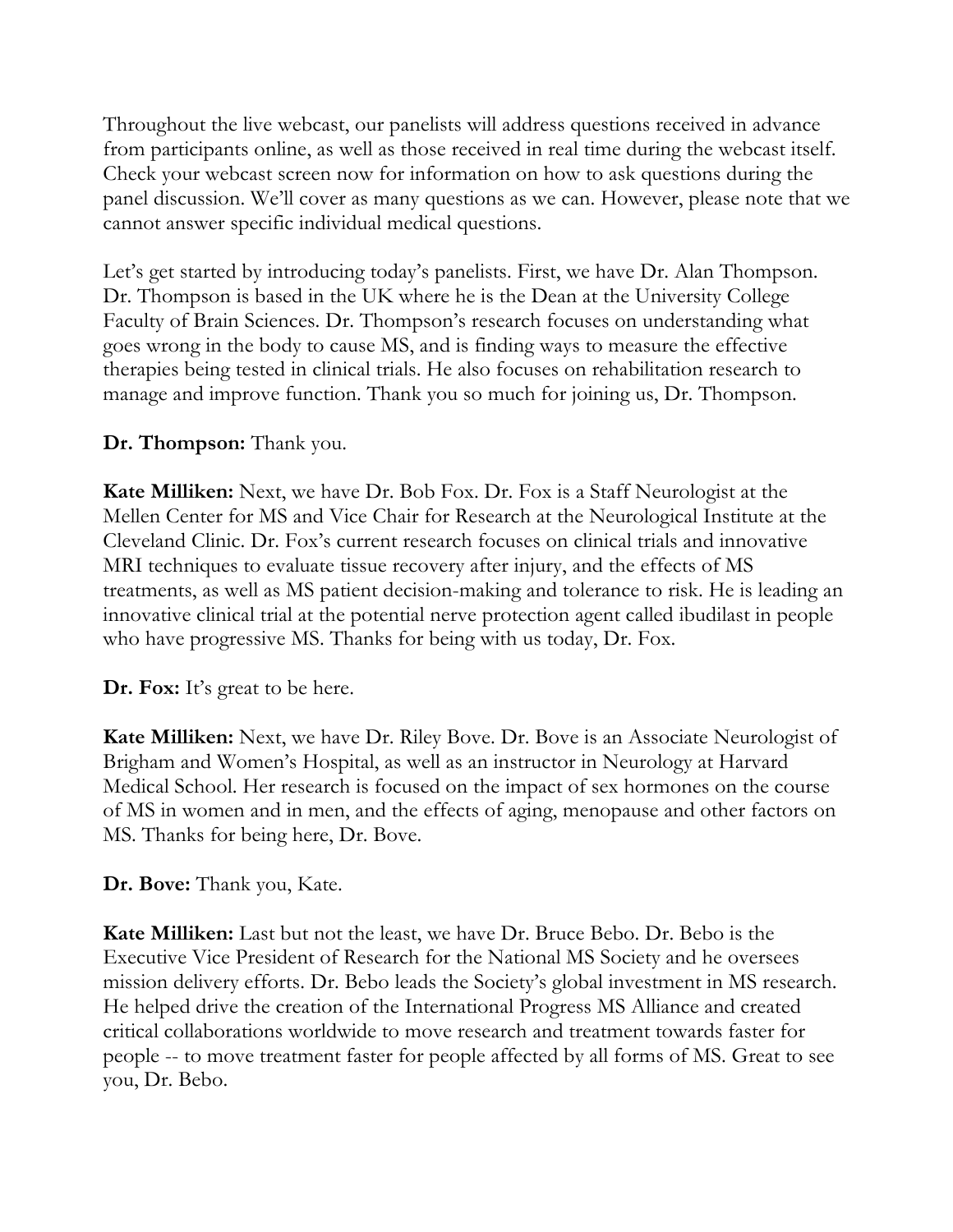**Dr. Bebo:** Thanks Kate. .

**Kate Milliken:** So, we're going to actually start with first name basis because it's better that way. And I want to start with you Alan because I think people really need to know what the International Progressive MS Alliance is. So, can you talk a little bit about what it is?

**Dr. Thompson:** Yes, certainly. I think I should set the context first of all. If you look at multiple sclerosis, it's a condition in which, over the last 10 years, we've seen the most extraordinary advances in treatment. Ten, 12, new treatments are available for people with MS, but there's a caveat that this is for people with relapsing-remitting – the early form of MS. If you look at people with progressive MS, and that's over 50 percent of the population, there are essentially no treatments available. And this has been one of the greatest challenges – and has been really for the last 10, 20 years.

So, the Progressive MS Alliance, as you mentioned earlier, is really to focus our attention on developing treatments for progression. And to do that – because this is the biggest challenge, probably the biggest challenge facing the MS world – to do that, we need to bring together everybody: all the key academics worldwide. The MS Societies have really driven this and focused on identifying what the blocks are to treatments and then actually getting rid of those blocks.

**Kate Milliken:** One of the things, when I had discussion about what it was with some of the researchers, they talked about not only the MS Societies driving it, but also that in different countries, there were patients that were pushing their countries to say, "Come on, we really need to get attention for this."

**Dr. Thompson:** Well, yes, absolutely. Because ironically, every time there's a new treatment licensed for relapsing-remitting MS, people with progressive MS feel they're being left out, they're not being thought about. That's not the case. There's a lot of research going on worldwide, but until that research translates into a treatment, it says nothing. People want treatment. So, this is very much – if you do assessments across the world – this is very much what people with MS want us to be doing. So, there's unanimity of this, no doubt.

**Kate Milliken:** So, the conference was two days and what I felt was, it was like 100 researchers together – and the level of conversations and the people talking – I mean, you couldn't break them apart. So, what were some of the takeaways Bob that you found from what you saw?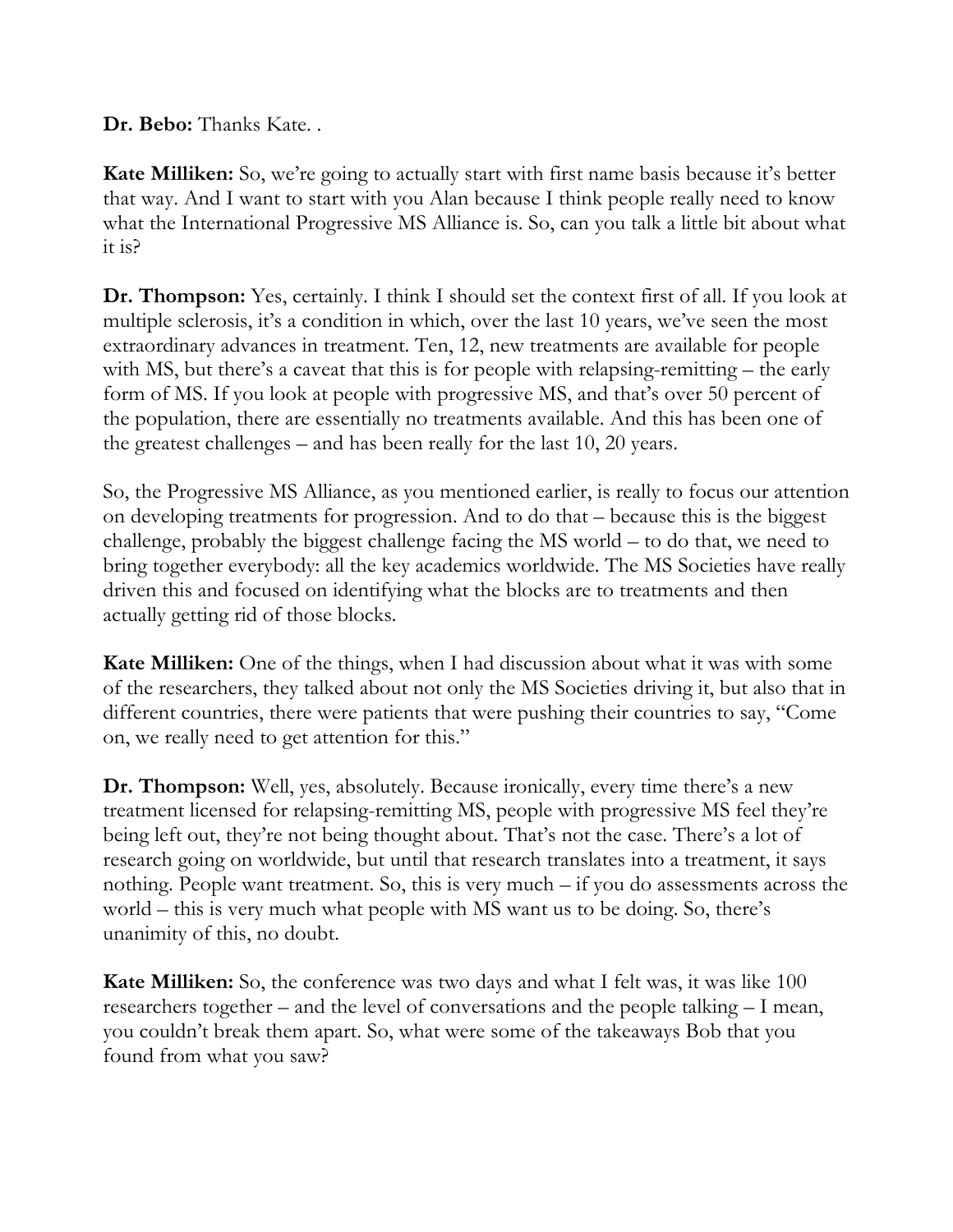**Dr. Fox:** Yes, there certainly was a lot of excitement and there was a lot of discussion not just during the sessions, but overflowing into the breaks and meals. There were four things that really struck me that came out of this meeting. One was a clarification about the active inflammation in early MS being very different and separate from the degeneration that we see in progressive MS, and clarification that they are separate although maybe overlapping in time.

Secondly, we identified about six or eight different mechanisms or explanations for what may be driving progressive MS - different cells that may be going awry or different pathways within the cells that may be going awry and are driving progressive MS.

Thirdly, we heard from people outside of the progressive MS field to learn lessons from other diseases and other methods that have been utilized to help understand the pathology in those other diseases that we hope to translate into progressive MS.

And fourthly, we heard from our industry partners who are actively engaged in progressive MS trials, trying new therapies and some of the scientific underpinnings for the treatment approaches that they are utilizing right now in progressive MS trials.

**Kate Milliken:** So there's really a breakdown of the kind of ways people could go, and that researchers could move on.

#### **Dr. Fox:** Exactly.

**Kate Milliken:** So, Riley, let's talk a little bit about the kinds of things that impact a person's disease. I know that some of your studies are based in hormones, let's talk a little bit about that.

**Dr. Bove:** I'm really glad to be able to talk about hormones because I think that observations relating hormones to MS course might actually hold some important clues as to what's going on with MS, and also how to treat MS. By far the best studied hormone in MS is vitamin D, and there are ongoing trials trying to establish really what the ideal level of supplementation--

**Kate Milliken:** There's been tons of press about that.

**Dr. Bove:** Right. Exactly. And, in terms of reproductive hormones, which is my area of research, this sort of started with the observation that women during pregnancy have a decreased risk of relapses, and then after delivery have an increased risk of relapses. And there are ongoing studies trying to establish what affect childbearing has, if any, on long-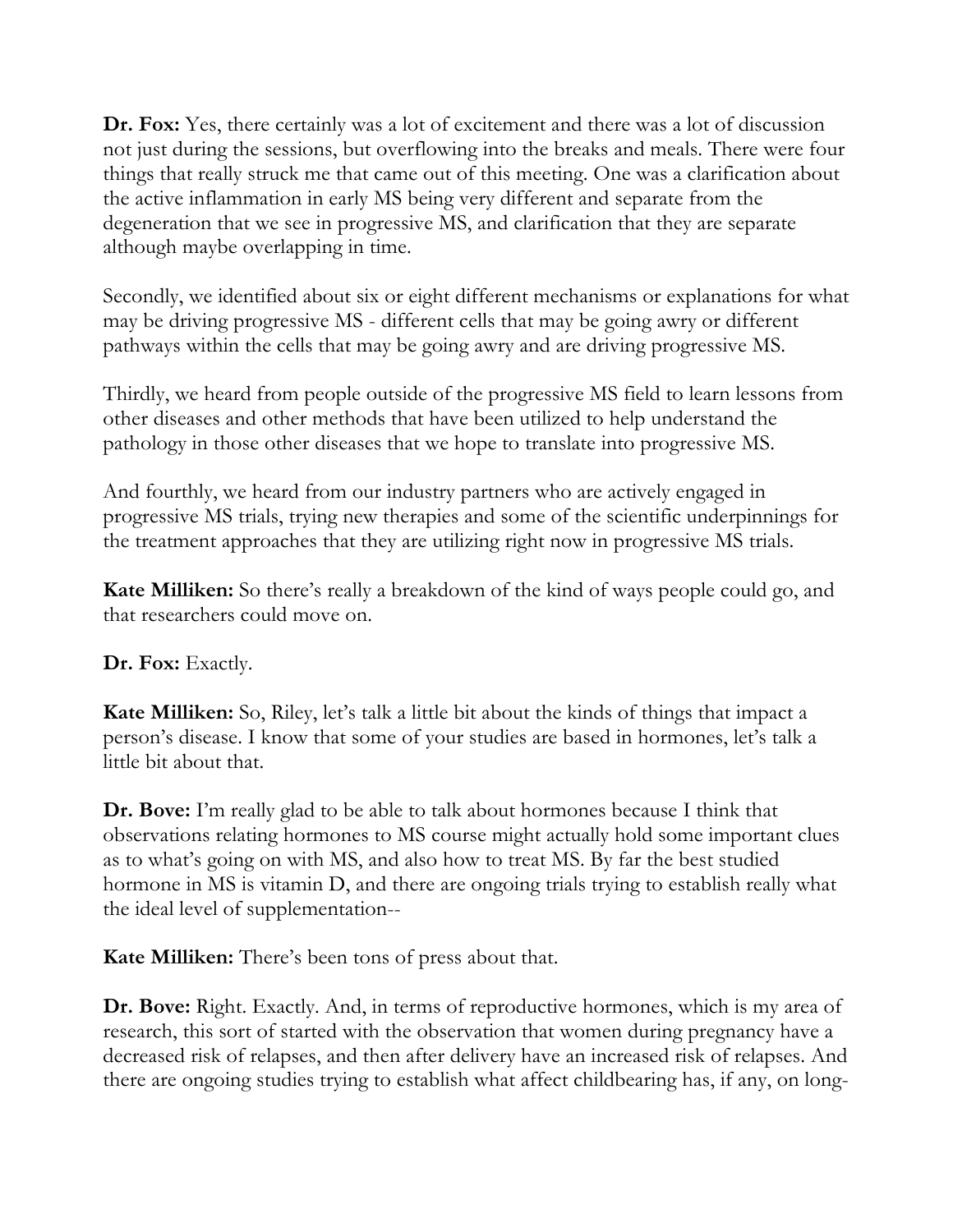term MS progression. And even more specifically, my research focuses on the bookends of a woman's childbearing years, so puberty and menopause.

With puberty comes an increased risk of MS for girls and then after the age of 50 or so – if you look at men and women – the sex differences between men and women's MS courses seem to kind of decrease a little bit, and it suggests that may be something about turning 50 in women might be removing some of the protection that they seem to experience earlier on in the disease.

**Kate Milliken:** Well, that seems quite interesting in light of watching women who actually have, let's say, started with relapsing-remitting then go into secondary progressive or progressive – that usually, or often, happens at an older age. Is there a correlation between menopause and progressive MS?

**Dr. Bove:** I think that's a really important distinction because if you're looking at longitudinal course, you're trying to disentangle the effects of age and the effects of the hormones. So, what we know is that around the age of 45, people with relapsingremitting MS tend to transition to a more progressive phase.

If you look at menopause, which is when women's periods stop and that is associated with the decrease in the ovaries production of reproductive hormones, a lot is going on in menopause for women. So, you have sometimes an overlap of the menopausal symptoms and the MS symptoms, such as changes in bladder function. Is it the menopause or is it the MS? You also have some menopausal symptoms that can make MS symptoms temporarily worse. So, are your hot flashes keeping you up at night or hot flashes keep you up at night and the next day -- is the fatigue from those hot flashes or from worsening MS?

And finally, you have a lot of life changes that happen around the age of menopause. People may become empty nesters, or they may be grappling with mid-life crisis. And so for all these reasons, it's really hard to figure out what affect, if any, menopause itself has on MS course and that's what I'm working on currently.

**Kate Milliken:** Bruce, something else that's come up in the news, and people talk a lot about are stem cells. So, can you can give us kind of the 411 on where we are now.

**Dr. Bebo:** Sure. First, I think it would make sense to define what a stem cell is. So, first, stem cells are unspecialized cells that live inside various, many tissues in your body and they're kind of an internal repair system that's there to help replace tissues and cells that are lost from various injury or age and they can, under certain conditions, become specialized. They can turn into, for example, a heart muscle cell or a skin cell or even a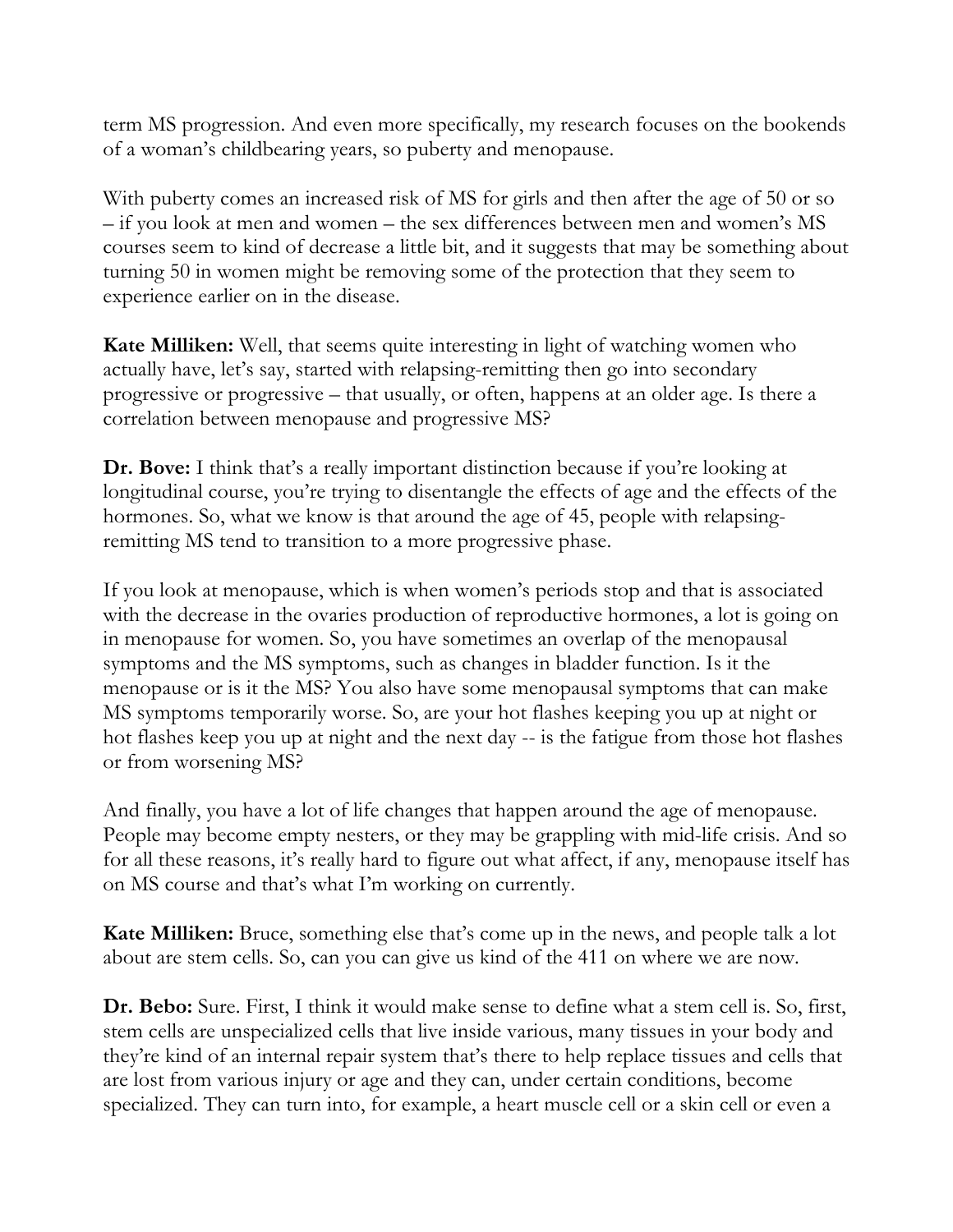nerve cell. And so this is a potential for the cells to promote repair, and we're leveraging this knowledge and this understanding of stem cells to use them in transplantation to try to promote repair in MS.

So, I'd like to talk about that specific study that just was published a year or so ago – and we talked some about at the meeting this week – about a certain type of stem cell that you can derive from the skin – from your own skin. This would have a benefit of being derived from your own body so upon transplant, it wouldn't be rejected, so there's a huge benefit there. Those cells were derived from the skin of a human at the University of Rochester and transplanted into a genetically mutant mouse that lacks myelin. This mouse is called a shiver mouse because the lack of myelin and the unprotected nerve fibers, these poor animals are shivering and they have a lot of problems.

So, this shiver condition was partially reversed by transplantation of these human myelin-producing cells derived from the skin, these stem cells and beautiful human myelin was made on these mouse nerve fibers in this -- in this model. So, it demonstrates a sort of proof of concept, proof of principle that you can transplant these stem cells and they can go in and they can wrap around nerve fibers and produce myelin and it was beautiful to a scientist, to see that beautiful looking myelin.

**Kate Milliken:** I love that you get excited about it -

**Dr. Bebo:** I do get excited.

(Laughter)

**Kate Milliken:** -- But I have to believe the audience is getting really excited, too. So, talk about that in the bigger picture of Progressive MS.

**Dr. Bebo:** Yes, so I think there are still roadblocks for translating that work into humans still, but--

**Kate Milliken:** Tell us what it could mean?

**Dr. Bebo:** So, what it could mean for people with MS – or progressive forms of MS – is that the loss of myelin around the nerve fibers contributes to the loss of the nerve fiber and the nerve cells, resulting in neuro-degeneration, which is what we think is driving progressive MS. So we think if you can either save that myelin or prevent it from being destroyed in the first place, or you can replace it with stem cells or in some other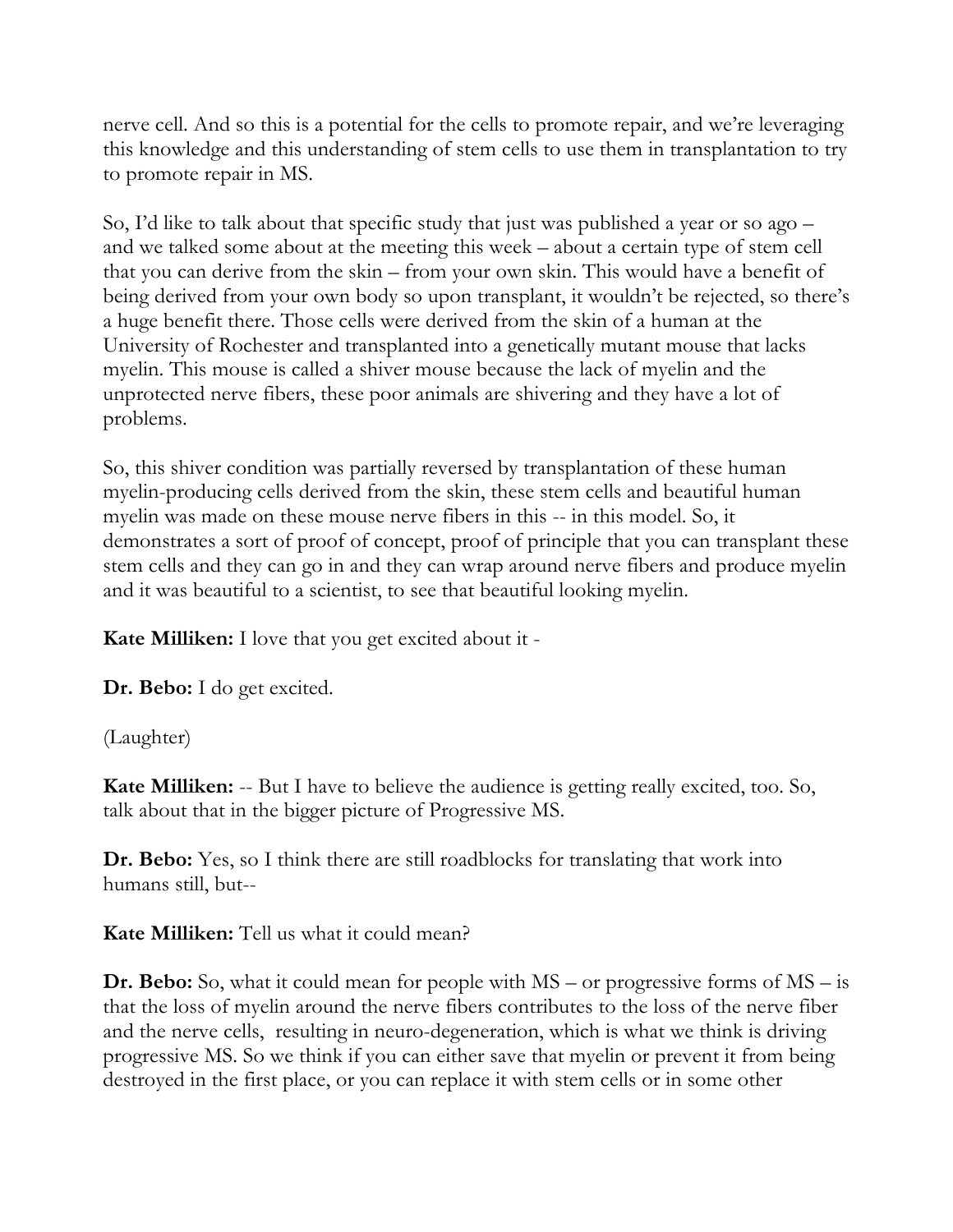fashion, that you could protect the nerve fiber and prevent or slow down that neurodegeneration and progression.

**Kate Milliken:** Because I know that myelin repair has been something that's come up a lot, is there anything, any of you want to comment on in terms of the progress and what you've seen in that domain?

**Dr. Thompson:** Well, I think there's been a lot of progress and there's work going on in many countries. We mentioned the States, and in Europe we've got a lot of work going on in the UK and in Italy, but it's very challenging. I think it's actually quite difficult to specifically get to myelin where you want to get to it in the human. Humans are a bit more complicated than mice and so the challenges are little greater. But, what we're trying to do is to bring together all the smaller trials and get a more meaningful read out – I think is the word you'd use – of the results so we can have a clear idea about just how useful it could be.

So, you know, repair alongside protection – neuro-protection – are the two key areas we're focusing on and I think there is progress, definitely, but it takes time.

**Kate Milliken:** I think that's so important, too, for people to hear because people are already debilitated and have the damage, really recognizing that as researchers.

**Dr. Fox:** The one thing that I think is really exciting is recently we've come to recognize that the cells that put the myelin sheath on, the oligodendrocytes, they are there within the brain even in very later stages of progressive MS, and seem to be trying to reach out and put the myelin sheath on the nerves but are somehow being inhibited. And to me, that's very encouraging that it's not that the cells aren't there and how would we get them in there, but that they are there and they seem to be trying to, but are being blocked by something. If we could figure out what is blocking them to sort of unleash them, to go do what it looks like they want to do, that may be a pathway for treatment.

**Kate Milliken:** So, Bob, another thing you're doing is a clinical trial with this drug, right?

**Dr. Fox:** Yes, ibudilast.

**Kate Milliken:** Ibudilast, thank you very much. And what I'm excited about when I heard this is I think that when people think about progressive MS, one of the common questions and the frustrations I have is, why haven't you found a drug to treat me? So, tell us a little bit about this one and what you're trying to do.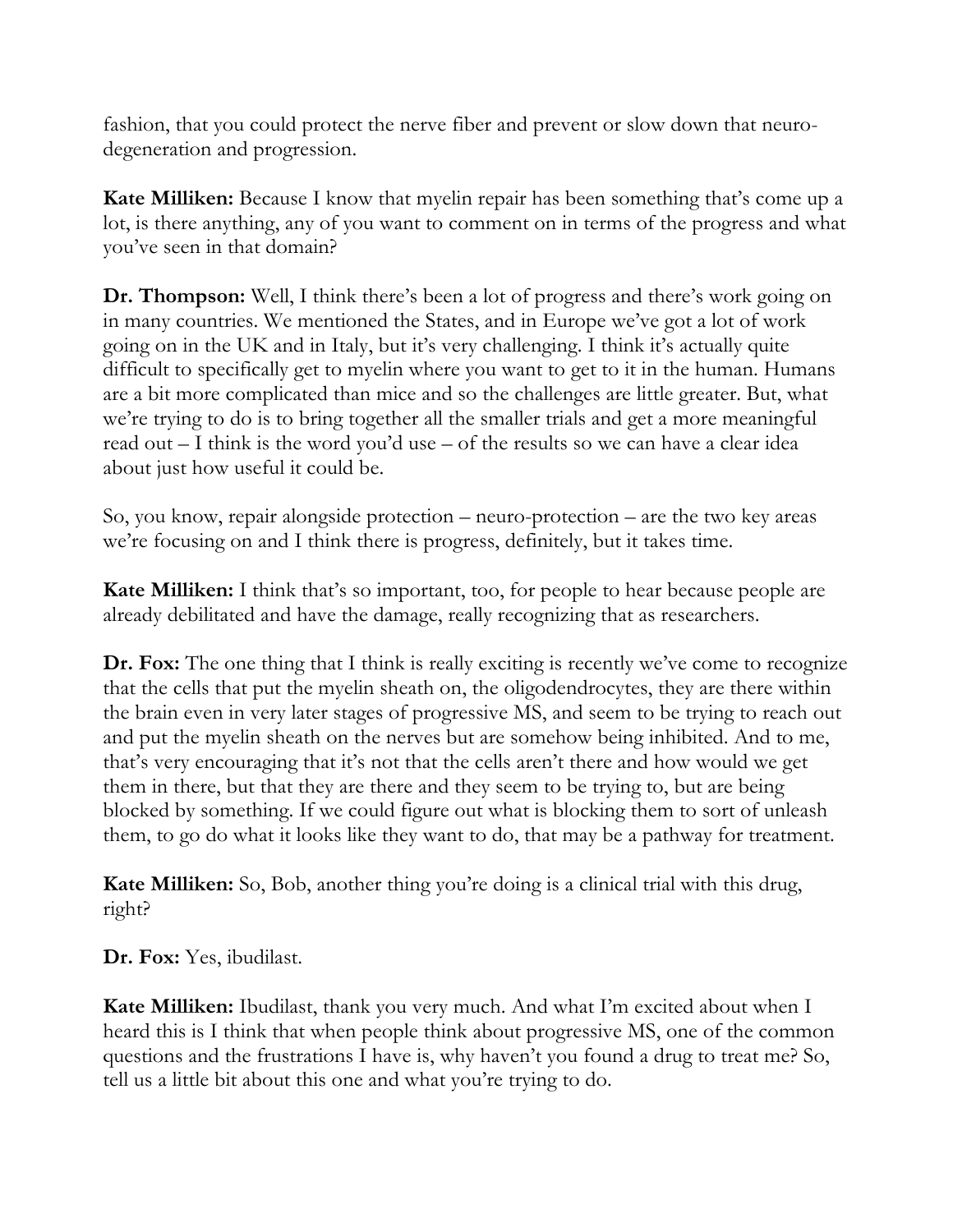**Dr. Fox:** Sure, one of the challenges we have with progressive MS is to have a sensitive marker of promise for a therapy. In relapsing MS, we have new lesions on the MRI and it's a very sensitive and strong predictor of success in the later trials that are looking at relapses and disability. And so MRI is very powerful in relapsing MS, but new lesions aren't developed in progressive MS. And so we need to have a different metric, a different measurement stick of what therapy looks potentially promising. And so the trial that we're involved in, the SPRINT MS trial, being run by the NeuroNEXT network – and people can find more information at NeuroNEXT.org about this trial – is not just trying a drug, which I think is important, ibudilast, and we hope it works. If it does, we'll be excited but even more importantly, we are comparing five different imaging metrics, five different outcome measurement sticks to see which one is the best measurement stick in progressive MS. If we can figure that out, then I think we can make conducting Phase II trials in progressive MS better. In the sense that if we catch a fish that will be good, but if we learn how to fish better, that will be an even more important contribution to accelerate the development of treatments.

**Kate Milliken:** Alan, do you want to add to that about metrics?

**Dr. Thompson:** Well, I mean, I'd make two points. While I think the imaging metrics that Bob talks about are really important – and there's another group of metrics which measure what the patient thinks, what they feel, patient related outcome measures – and we've developed a number of these over the years, and they complement the imaging and so they're another integral part of the trial. But I was also going to mention that, alongside Bob's trial, there's another -- in the UK, which is looking at three drugs that are neuroprotective but, again, it's a new -- different trial design. It's – MS Smart, it's called – and it's trying to get a clear idea early on in trial which of these three. So, these three drugs are compared to that--

**Kate Milliken:** These are existing drugs?

**Dr. Thompson:** -- these are existing drugs, yes, and -- but it's comparing those three with placebo, but after one year seeing which of the three is the best and then moving that one on to the next stage. So, basically, it's looking at adaptive or new kinds of trial design that will get us answers more quickly. So that's, again, part of the -- it fits in very well with the Alliance, with the five pillars that we're working towards within the MS Alliance.

**Dr. Bebo:** And I think it's interesting to point out too, I mean, we heard about two different progressive, or trials in progressive MS, but they are two of about 40 or so trials testing different approaches. Neuroprotection is a major approach but there are other approaches and so there are over 40 clinical trials right now that are on record that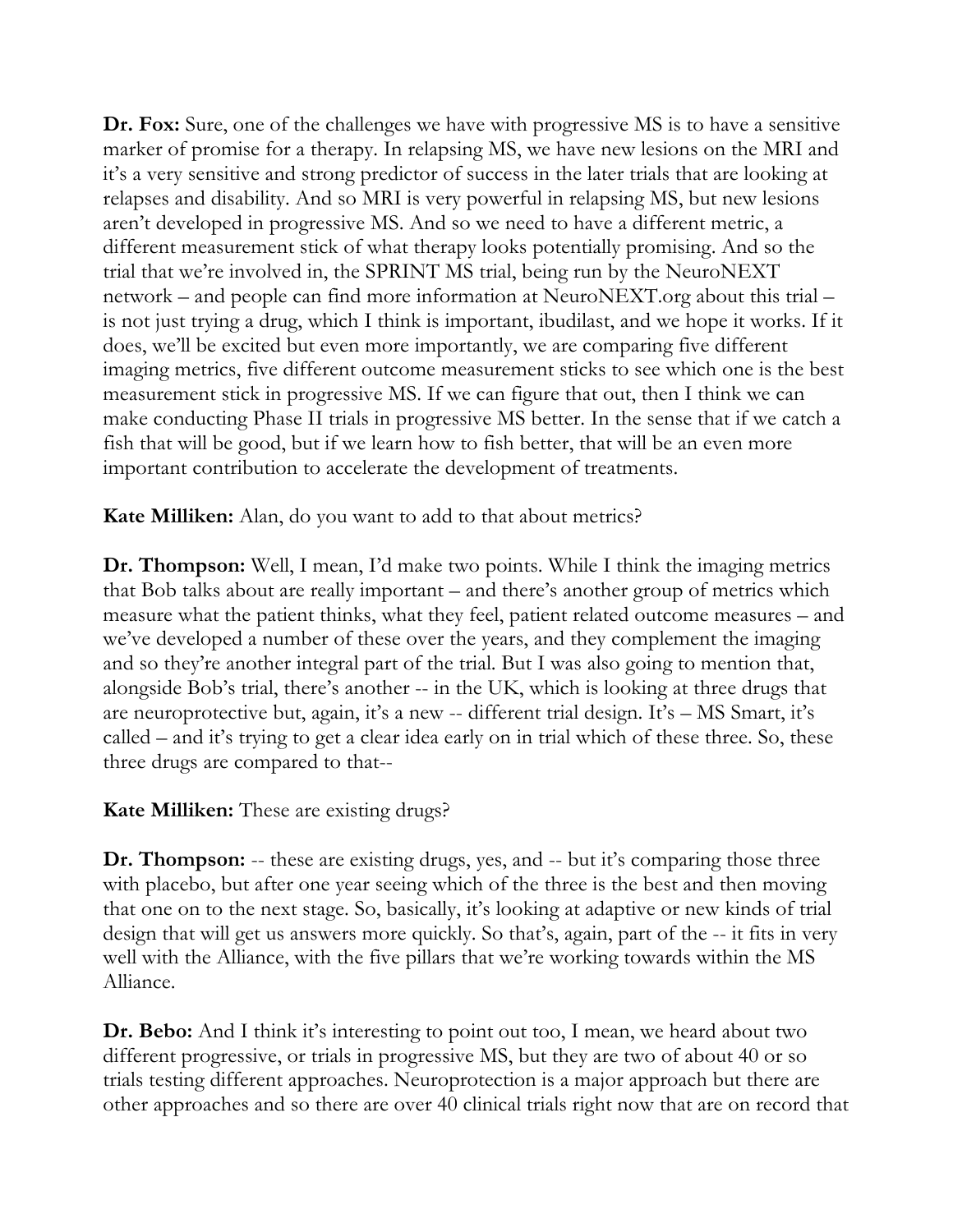we know about and there are likely more that we don't know about at the moment. But there's a lot of activity in clinical trials for progressive MS.

**Kate Milliken:** That's awesome. Alan, I happen to know that you are involved with rehabilitation. What can people with MS do right now to try to make themselves better?

**Dr. Thompson:** Right. That's a good question. The first thing I'd say is that rehabilitation is absolutely central to our management of MS and it's one of, again, another key area with the Alliance's portfolio. And it's almost as important as medication. In fact, they complement each other. So, what we've seen in recent years is the importance of good quality of living, good diet, exercise. So, the old adage that exercise could be bad for you is gone. Exercise is very good for you in moderation, appropriately. And I think building that in your lifestyle is really important.

But there are also quite innovative and exciting areas of research around trying to harness the brain's plasticity – the brain's response to damage – to see if we could actually accelerate that; make more of it so that we lessen the impact of MS and that's all part of that rehabilitation approach. So, to me, it's the core. It's really no more than optimal management of your MS.

**Kate Milliken:** And this is a form certainly of wellness, of being better and feeling better. So, speaking of wellness, Bruce, can you tell our audience about the wellness initiative that's happening at the MS Society?

**Dr. Bebo:** Sure, I'd be happy to. So, you know, there are a number of environmental lifestyle factors that can influence the risk of developing MS or the course of disease. We know what some of these are, and we know that smoking can increase your risk for developing MS. We have evidence that childhood obesity can increase your risk for MS, and we talked about vitamin D a little bit. We know low vitamin D can increase a person's risk. And there's a reasonable amount of scientific evidence for those lifestyle or environmental factors.

We also know that a lot of people are trying diets and they're trying supplements and complementary and alternative therapies, and there just isn't much, as much, evidence for those as there are for some other therapies and environmental factors. And that is a tremendously huge gap in our knowledge of understanding, and that's a gap we have to bridge and we have to fix. And so that's the inspiration for the Society's effort to develop a strategy for research in wellness and lifestyle, and this effort launched a meeting that was held in November along with our leadership conference. We brought in about 60 thought leaders from around the world to discuss what do we know, what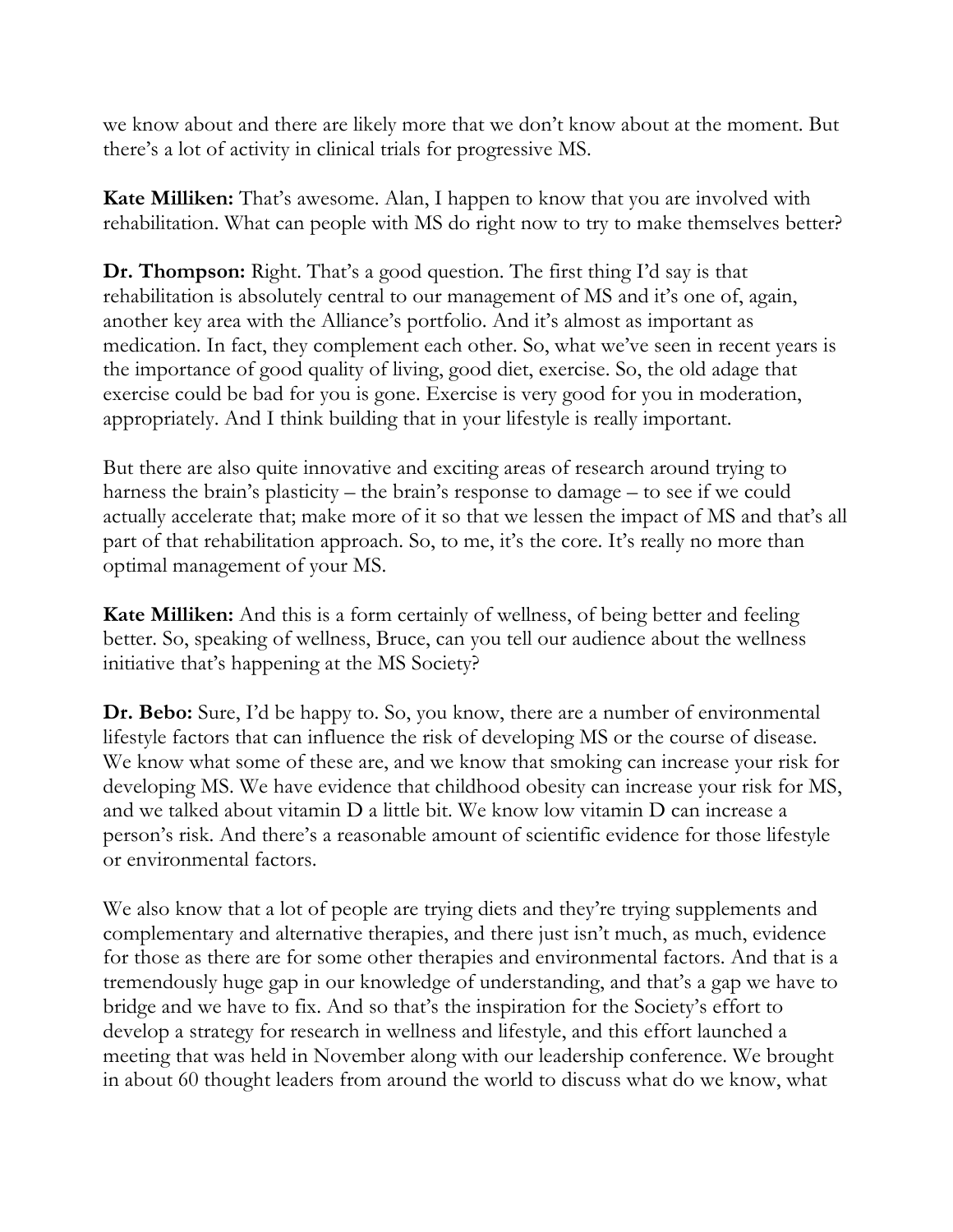we don't know, where were our big gaps, where were the opportunities we can make a difference in gaining knowledge about some of these ways of managing MS.

So, not only where these thought leaders and scientific experts and smart guys like we have in the room here, but they were also people living with MS and people that have experience trying some of these therapies that were part of this group. So, this is a group that's developing a strategy that the Society would be using to start making investments in research so that we can gain that knowledge that we need to bridge that gap. So, what it means to you and what it means to other people living with MS is that we're working on it. We're going to have more knowledge to inform people about making smart choices around wellness.

**Kate Milliken:** Yes, it's an interesting kind of juxtaposition of having somebody living with MS, including me, wanting to be proactive and wanting to do something now and then respecting the scientific world who doesn't want to give a bad piece of advice if something's not clinically proven. So, how do you find that balance? So, I think it's interesting that -- because I was at that wellness initiative – hearing scientists understand that this is something opening their eyes and being open to it, but understanding of wanting to be sure that they proceed with caution. Or making sure that it's right, or that it works, and it won't hurt anybody, and everybody is an individual anyway just to add more complication to your pretty complicated lives. Riley, you spoke about age with your research but I'm curious about gender. So, talk to me a little bit about the men from what you've learned.

**Dr. Bove:** Yes. Thanks for bringing up the men--

**Kate Milliken:** Wait, they exist? (laughter)

**Dr. Bove:** -- about one quarter of patients who develop MS are men, but men tend to have more progressive disease and more aggressive disease and the question is why? Are there chromosomal factors? Is it different response to the environment? Is it difference in repair? I don't think we know enough about that. One sort of big question is, could testosterone actually have a protective role in MS course? And so we actually looked at men with early onset MS -- sorry, men with recent onset MS and in young men and we found that low testosterone levels in those patients was associated with worse disability.

And so the next step is really to figure out, is this an association or can testosterone actually play a role in protection in some way? There's a very small trial looking into this but a larger one is needed to really assess what the risks and benefits of testosterone treatment in MS men might be.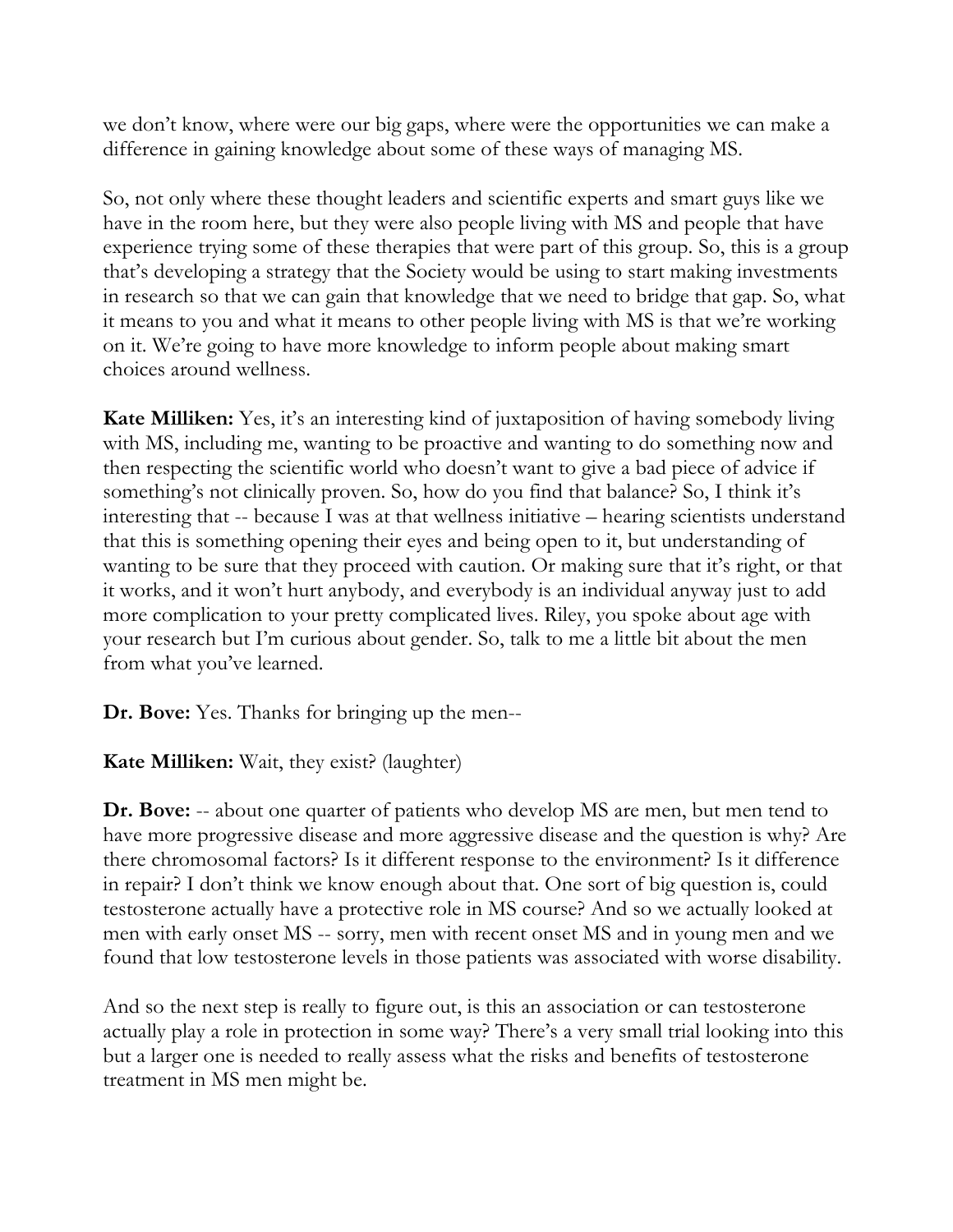**Kate Milliken:** Anyone who wants to add to that?

**Dr.** Bebo: The only thing I would add is -- actually when I was still in the lab, I was studying this – and this is in mice, so that's the caveat here – but we saw that testosterone levels went really down during the acute phase of this mouse model of MS. So, that would sort of add, or be consistent with, what Riley's talking about, that inflammation leads to low levels of testosterone, and if testosterone is protective in some way, it would explain why men have more progressive disease perhaps than women would -- it's in mice and--

**Dr. Fox:** This is a critically important area because there is an imbalance of women getting MS more than men and why, and hormone status during pregnancy, the MS tends to get quieter and then rebounds after pregnancy, and the differences you cite between men and women. So, there must be something in there and I think the studies you're doing, Riley, are critical for us to understand that and to help perhaps develop some treatment strategies that can take advantage of those differences -- and find some new treatment that that we don't know about.

**Dr. Thompson:** I think the other point is that actually, that difference, is it is increasing? So, we're seeing increased incidence in women, so it's all the more important to try and understand what's behind it.

**Kate Milliken:** So, we have a question that has come in here and this is for Alan. There are number of questions coming in about the difference between primary and secondary progressive MS. Can we explain the difference?

**Dr. Thompson:** Well, so I think this can cause a lot of confusion and we haven't necessarily helped because we've used different labels and I think the first key thing is progression. So that's really what we are focusing on, and progression is a gradual deterioration over time that is unrelated to attacks. OK. So, that's progression and we recognize this can occur in two different situations. The first situation is after somebody has had a relapsing-remitting period of MS for maybe 10, 15, 20 years and then they notice this gradual change and that's what we call secondary progression. So, that's secondary because they've had the other phase before it.

And then a small proportion of people – maybe about 15 percent – have progression right from the very beginning, and they're often older, we say that equal gender – there's no gender imbalance – and that's what we call primary progressive because it is primary. Now, that's the distinction.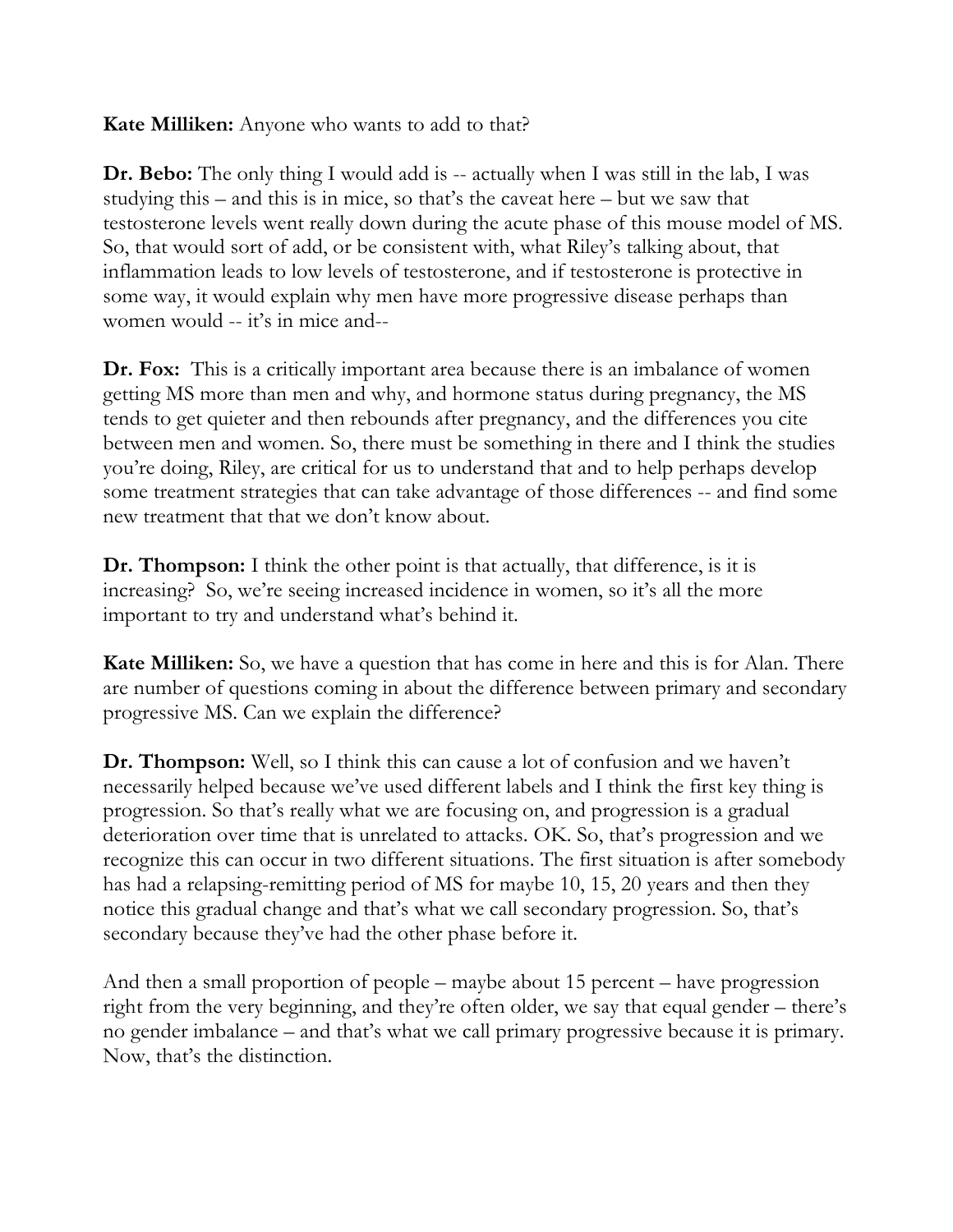Probably the other important point to make is that we don't think that there's a fundamental difference between the progression in these two groups. We think the difference is more relative. So, if we find and understand progression and understand and learn how to treat it, it will apply to both primary and secondary progression then.

**Kate Milliken:** Awesome definition. Thank you. So, Bob, for you, where do people go for more information and to participate in clinical trials?

**Dr. Fox:** So, clinical trials are vitally important for us to learn new therapies and learn whether they are effective or not. So, there are several good places to learn about more trials. The National MS Society's website has a great clinical trial listing of MS trials. Also, there is a website that's run by the U.S. government called ClinicalTrials.gov that has a fantastic listing of clinical trials, and in fact, now investigators are required to post the trial on that listing in order to publish it later.

But it's important to recognize that there is more to MS research than just clinical trials. So, clinical trials are important but there are many patients who don't qualify for clinical trials or may not want to be part of the therapeutic trials. There are many other types of research that patients can participate in that aren't treatment trials. For example, many MS registries like the NARCOMS registry – which are opportunities for patients to report how their MS is and how they've done with different treatments, and how it's affected different facets of their life, which allows them to take part in research from the comfort of their living room, or their study, or their kitchen without having to go to a medical center or a university. So, there are many different ways to take part in research beyond just clinical trials.

**Kate Milliken:** So, I have one more question for you guys and we'll see if some other people put them in, but this person has put you on the spot: How close are we to an actual treatment for primary progressive MS? I feel like this is -- you probably get this question a lot.

**Dr. Thompson:** Yes, we do. And it's a really important question because as I've said people with progressive MS, primary and secondary, have been waiting for decades. There is a sense that we're in a place now where we haven't been before. We know much more with what -- we've gotten 40 odd trials. There are many others on the way.

Well, one is always careful about giving time, but this decade should see some real change and I would be amazed if at the end of that we didn't have two or three treatments. Some may well be drugs we already have that we now find are useful in progressive MS, and can be used for progressive MS, and perhaps one or two might be new agents that are coming through.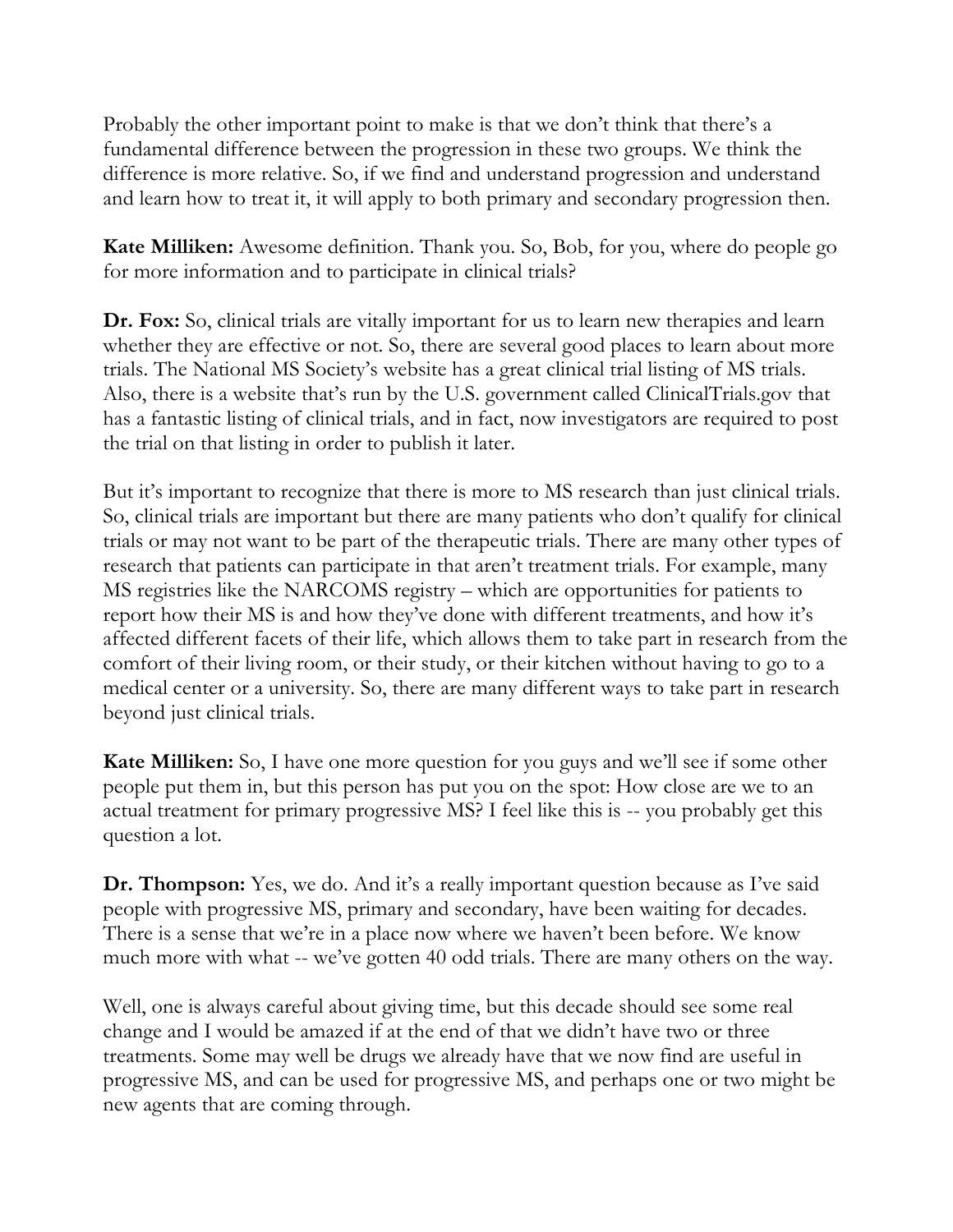**Kate Milliken:** You know, I think as scientist, and I'll throw this to you Riley, the whole idea of when you're in the lab, doing what you're doing, how often are the people dealing with primary progressive MS on your mind?

**Dr. Bove:** It's a really great question. I think too often studies focus on patients with relapsing-remitting MS and up to now, the answers have been too hard in a sense for patients with progressive MS. I think that we're focused on treatments, or we're focused on hormonal interventions or hormonal observations. This can all actually apply very well to patients with progressive MS and so more and more we can actually involve them directly in our research.

**Kate Milliken:** Bruce spoke about the many clinical trials, which is such a great number. Alan, I'd like to ask you as the scientific lead of the Alliance, talk about some of the things that you guys are actually funding.

**Dr. Thompson:** Right, well I mean the aim was to identify the blocks. So, the blocks are around understanding basic mechanisms, designing early trials, identifying markers that we can use to get answers more quickly, moving on then into the larger trials and also sweeping up symptomatic management and rehabilitation.

So, what we've done – and we've only been around for a couple of years – what we've done is we've had a call for applications for awards that stimulate research, challenge awards, and we've made 22 of those last September at the ACTRIMS-ECTRIMS meeting.

**Kate Milliken:** Twenty-two grants were given.

**Dr. Thompson:** Twenty-two grants were given, and if you look at the range, those grants cover everything from models of disease and mechanisms, to looking at the trial design and biomarkers and rehabilitation. So, it's a very, very good range of the areas we want to target.

Now we've moved on from that to a second call, a much, much larger one, which is really collaborative networks. It's back to this feeling that if we're going to solve this, we've got to bring everybody together. It's critical, and that's how many other conditions have been solved in the past. So, these are big awards and we put out the call before Christmas. We were hoping we might get 15 or 20; we got 52. Huge applications involving about 480 investigators around the world, I think 24 countries around the world.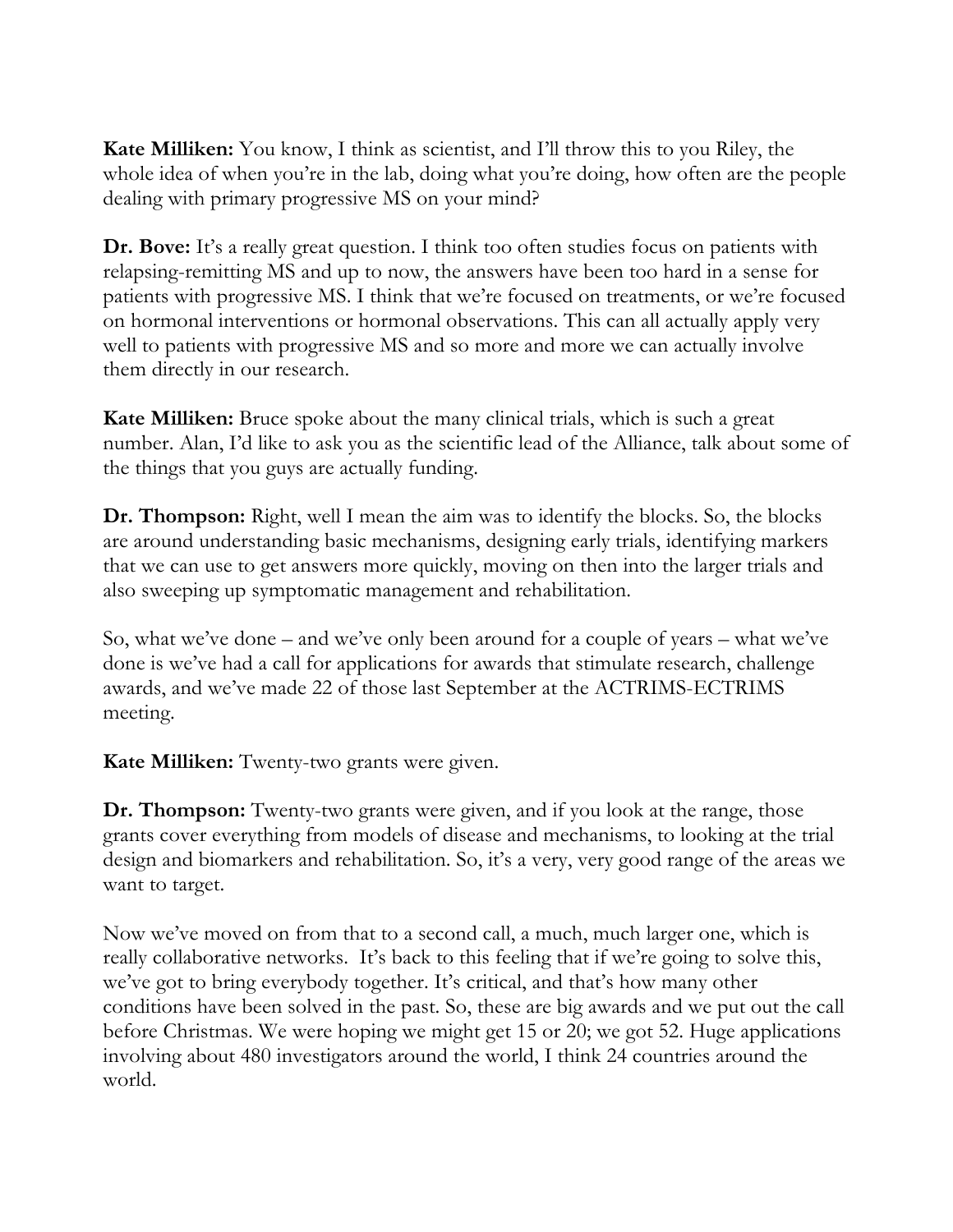So you know, what's extraordinary about this and I'm slightly off the point, I'm getting overexcited but what's extraordinary, is the level of interest and commitment of the research community to this area. So basically, to go back to your question, we're really focusing on those key blocks and that's where the research is happening and these networks will then drive that forward.

**Kate Milliken:** I think it's awesome to hear the excitement because it sounds like in years past it was actually hard to kind of fill those grants, so that's great. Talking more about the holistic way of treating your MS, Riley, do you know whether or not what we eat can make a difference with MS?

**Dr. Bove:** That's a great question; it's a question that patients ask us all the time. And on a very, sort of intuitive level, it makes sense that what we eat would affect the immune cells that are lining our gut and would trigger an immune response and affect our MS. And it's sort of along that vein, that researchers are looking at the gut microbiome or the composition of bacteria in the gut and what role that may play in MS.

We also found that obesity, particularly during adolescence, may also be a risk factor for MS, but from there to say what specific nutrients or exposures might be that might impact our MS course, we don't know. So recent studies have talked about caffeine intake, salt intake, alcohol intake, sugared beverages, animal fats, we just don't know enough at this point.

**Kate Milliken:** Whether they're good or bad, right?

**Dr. Bove:** Right.

**Kate Milliken:** There was a recent study about coffee, is that correct Bob, can you fill us on that one?

**Dr. Fox:** Yes, so our Academy of Neurology meeting will have a report coming out from investigators at Johns Hopkins who looked at two different groups of patients. One, from an HMO in Southern California and another from Europe and looked at their coffee consumption in the 5 to 10 years before they developed symptoms of MS. And it found that drinking 4 to 6 cups of coffee a day was protective in the development of MS.

And it raises some questions about, OK, well then how might that be working and what might coffee be doing to exert a protective effect on the development of MS. Now, that's not to say, everyone should go out and start drinking 6 cups of coffee a day, and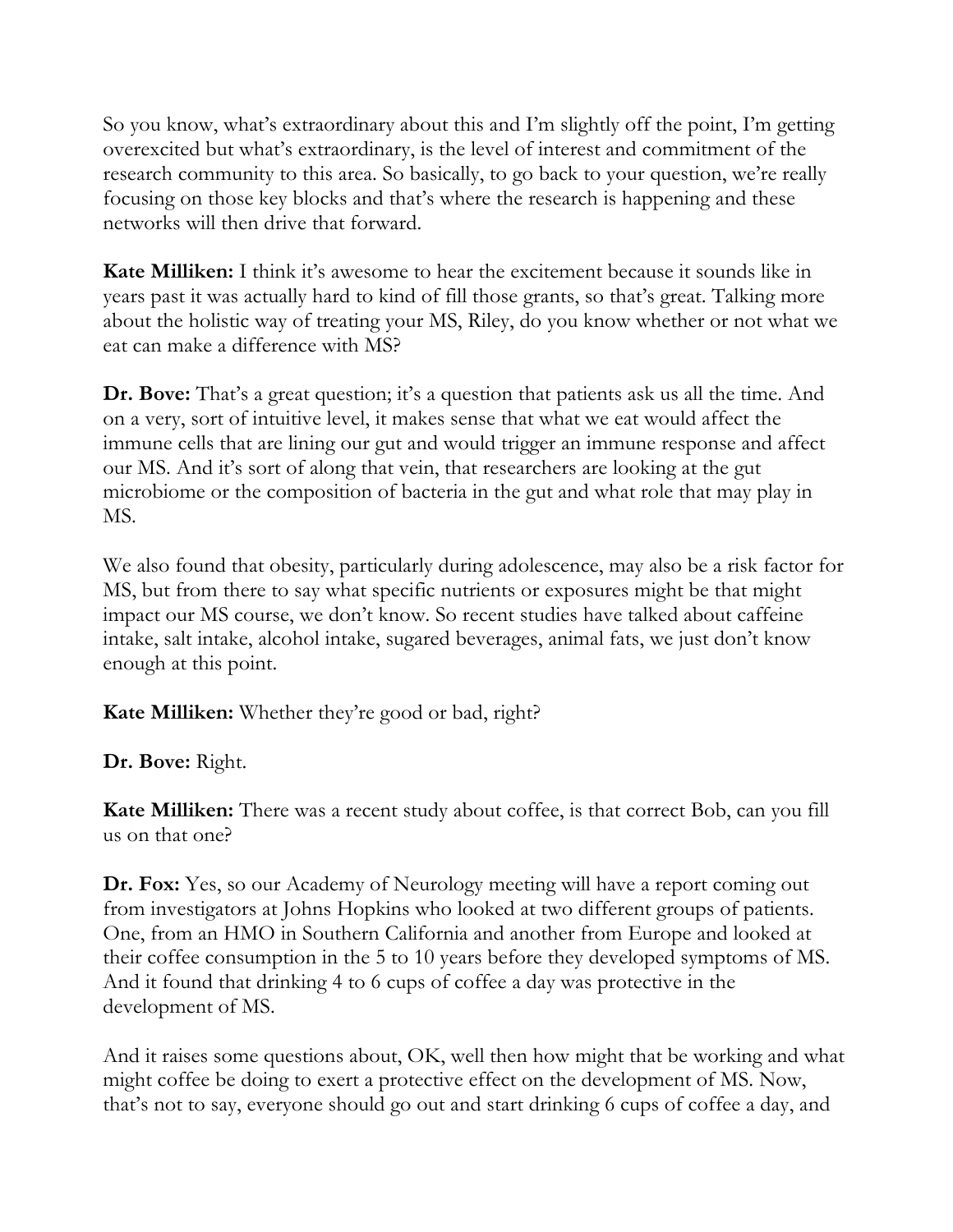some people will just be too jittery for that. But it does point us toward some potential mechanisms of what is leading to MS and then might uncover some potential treatments too.

**Dr. Bove:** I think that's actually really important because for the patients that we have in front of us, these are patients with diagnosed MS. And so, it's hard to make recommendations to them about what they should do moving forward. And so at least for now, in our center, we try to encourage generally a healthful diet, so lots of nuts, grains, vegetables, fruits and fish, and that's just for general health until we know more about whether specific nutrients will actually help patients long term.

**Dr. Thompson:** We can tell them and we must tell them not to smoke.

**Kate Milliken:** That has been proven.

**Dr. Thompson:** So, that has been proven beyond all doubt. I mean we know smoking isn't good for you anyway but apparently some people still do smoke.

**Dr. Fox:** And not only is smoking associated with developing MS, but it's also associated with its accelerated progression among those who have MS, which goes back to your point of, well for the people who already have MS, what do we tell them? And we do know for sure smoking accelerates the course of MS in those who already have it.

**Dr. Bebo:** And I was going to add, related to all of that, is the issue of comorbidities in MS and comorbidities being other health conditions that you're living with in addition to MS.

**Kate Milliken:** Give an example.

**Dr. Bebo:** So for example, type 2 diabetes, or cardiovascular disease or hypertension. So, these are other health conditions that we're learning can also accelerate the progression of MS. So, something like diet, a healthy weight could prevent, for example, type 2 diabetes or hypertension or cardiovascular disease, that could indirectly be a benefit to, you know, to slowing down progression that you might otherwise experience living with these comorbidities at the same time.

**Kate Milliken:** I felt like at the conference, that there was a conversation too about stopping progression and being preventative, right? On where do you put your strategy. Does anyone have a thought on that?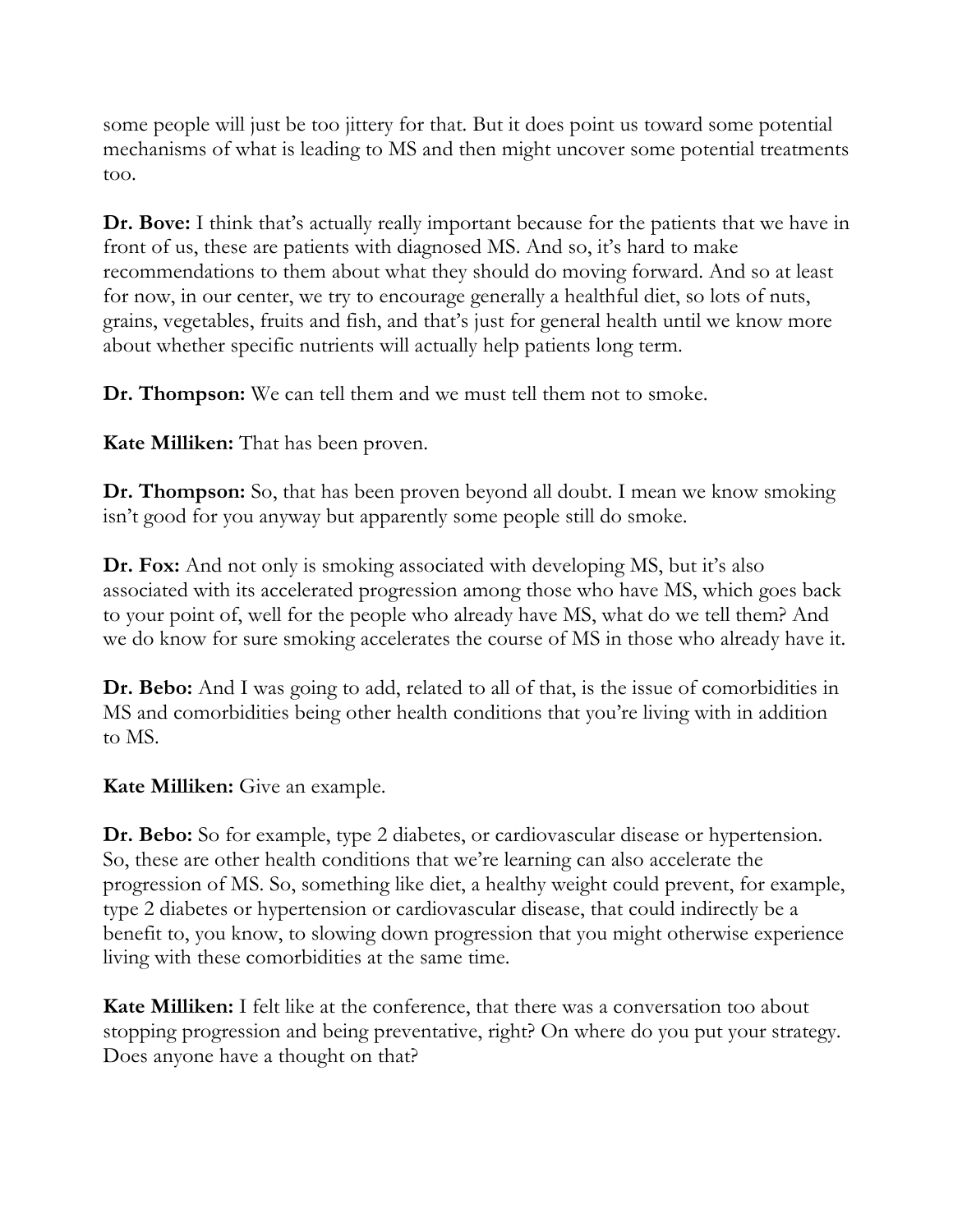**Dr. Thompson:** Well, I think, and this goes back to when progression – when we think progression starts. And if actually when you – I mean leaving aside the clinical situation – if you look at what's happening underneath the skin, so to speak, there's a suggestion that there is an element of progression almost from the beginning, which doesn't surface until a number of years into the MS – 10 or 15, maybe more.

So ideally, if you had something that you thought was going to influence progression, you would start it as early as possible and you would, by that means, prevent progression occurring. So, it's a complicated business, but actually, if you have an effective treatment, you wouldn't wait until progression starts.

**Kate Milliken:** Right.

**Dr. Thompson:** You'd do it earlier.

**Dr. Fox:** The challenge is studying that, because then you have to do clinical trials that are 5 or 10 years in length, which are very, very difficult.

**Dr. Thompson:** They are.

**Dr. Fox:** They are expensive and cumbersome to do, so it makes it tricky if the progressive part of progressive MS starts years before a patient manifests the symptoms. It makes it even harder to study this.

**Kate Milliken:** So on the subject of the clinical trials, I kind of wanted to go back to myelin repair. We covered it, but are there clinical trials, Bruce, that are happening with myelin repair now?

**Dr. Bebo:** Yes, Bob alluded to it to earlier. I mean, I think the promise that, for repair in addition to the stem cells is this promotion of what I like to call – I'm trying to spread this word of calling it – natural repair, the repair that is already going on in our nervous system. And a few years ago this was science fiction; this idea that you could regenerate any cells in your nervous system, and it turns out there are a fair number of cells in our nervous systems that have the potential to promote myelin repair. They're called oligodendrocyte precursor cells, and I know it's a mouthful. We just generally called them OPCs, so it's not so hard to say or remember.

They're plentiful, and as Bob mentioned earlier, they do migrate to sites of damage and early on in relapsing-remitting MS during those remission phases, those cells can actually repair myelin. And as time goes on, as you age and as you experience more and more relapses, the ability of the cells to repair myelin slows down and ultimately stops, but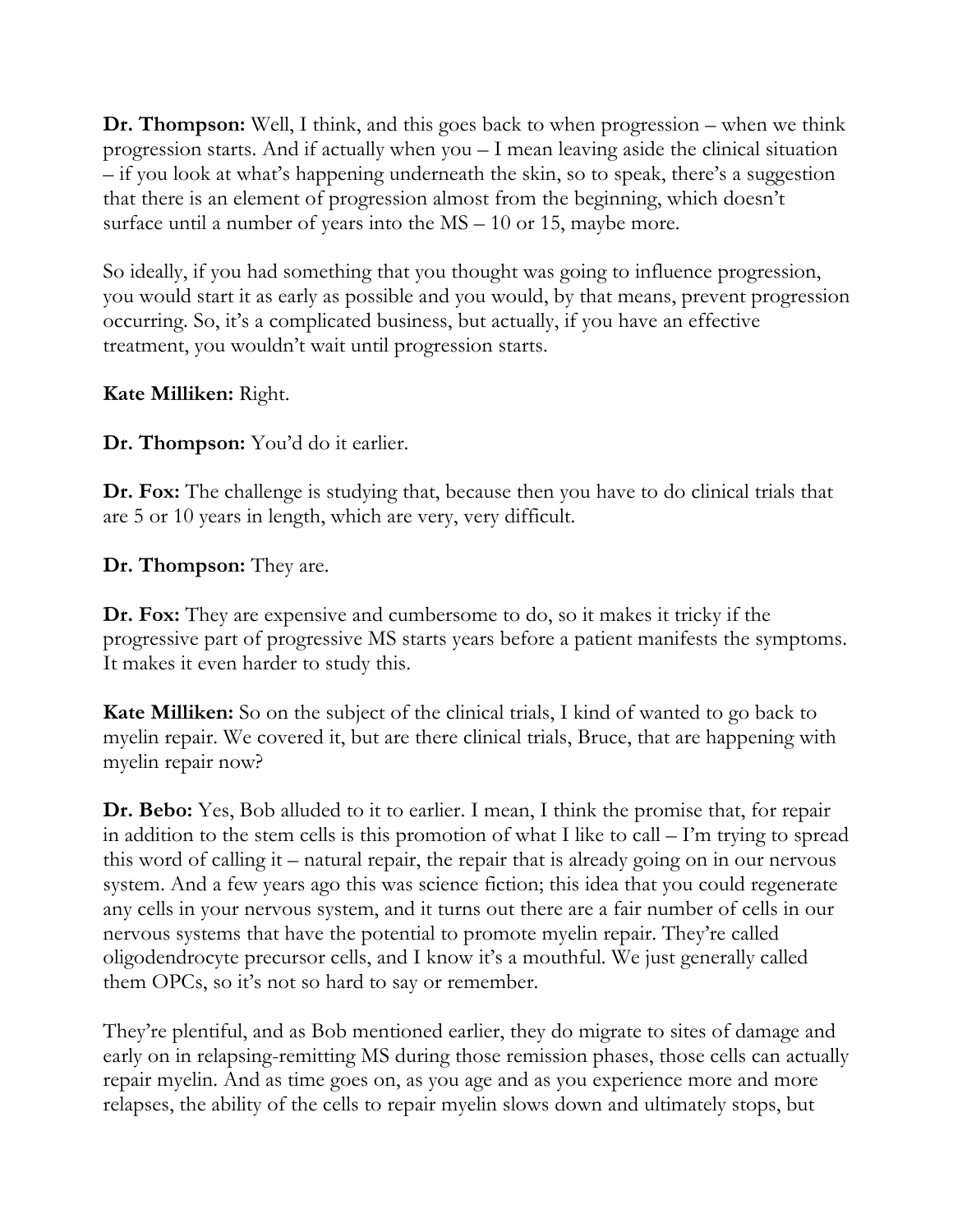again, what Bob mentioned was the good news is, those cells are still there. They still migrate; it's not a problem of migration.

They're still alive and viable, and they are there in the lesion but something is blocking them from remyelinating. And we're starting to learn what some of those blocks are, and I think of it as a balance between factors that exist in this lesion that promote repair and factors that inhibit repair, and as we've gone down the road, that balance has shifted towards the factors that inhibit repair.

So, the way we could fix that is we could either add some pro-repair agents on one side of the balance and tip it in that direction, or we could take away some of the factors on the inhibition side and tip the balance towards the pro-repair side. So, there is a clinical trial that just reported – actually a press release, not an official report – of an agent anti-LINGO, which is, LINGO is a factor that's been identified that's an inhibitor of the cells ability to remyelinate.

So, this is an inhibitor of an inhibitor, so it's a little bit like 'the enemy of my enemy is my friend.' And they reported a modest affect in optic neuritis, which is an early symptom of relapsing MS, but also a signal. Well, it remains to be seen when they report on it, on the scientific meeting and we can see more of the data but it's early -- there's a clinical trial of an agent that promotes repair. There's an ongoing clinical trial in relapsing MS with this anti-LINGO and a couple more trials are ongoing right now testing other strategies to promote natural repair.

**Kate Milliken:** So when somebody reports in a clinical trial, is that a phase III?

**Dr.** Bebo: So this would be when you're looking at efficacy and something in a population of patients that have the condition. That would be by definition a phase II study. And phase I, by definition, would be exploring the safety and the relationship between the dose and the levels in the blood or tissue in healthy individuals would be phase I.

**Kate Milliken:** So just to give people perspective, when you get a report of the anti-LINGO at the end of a phase II trial, and let's pretend it goes well, how much longer until it becomes something that might help the actual people?

**Dr. Bebo:** So then it would enter the phase III stage of drug development, which is testing in a large population of people living with the condition, looking still at safety but more looking at efficacy over a longer period of time to give us the best evidence we could possibly have for how it's going to behave when and if it gets approved.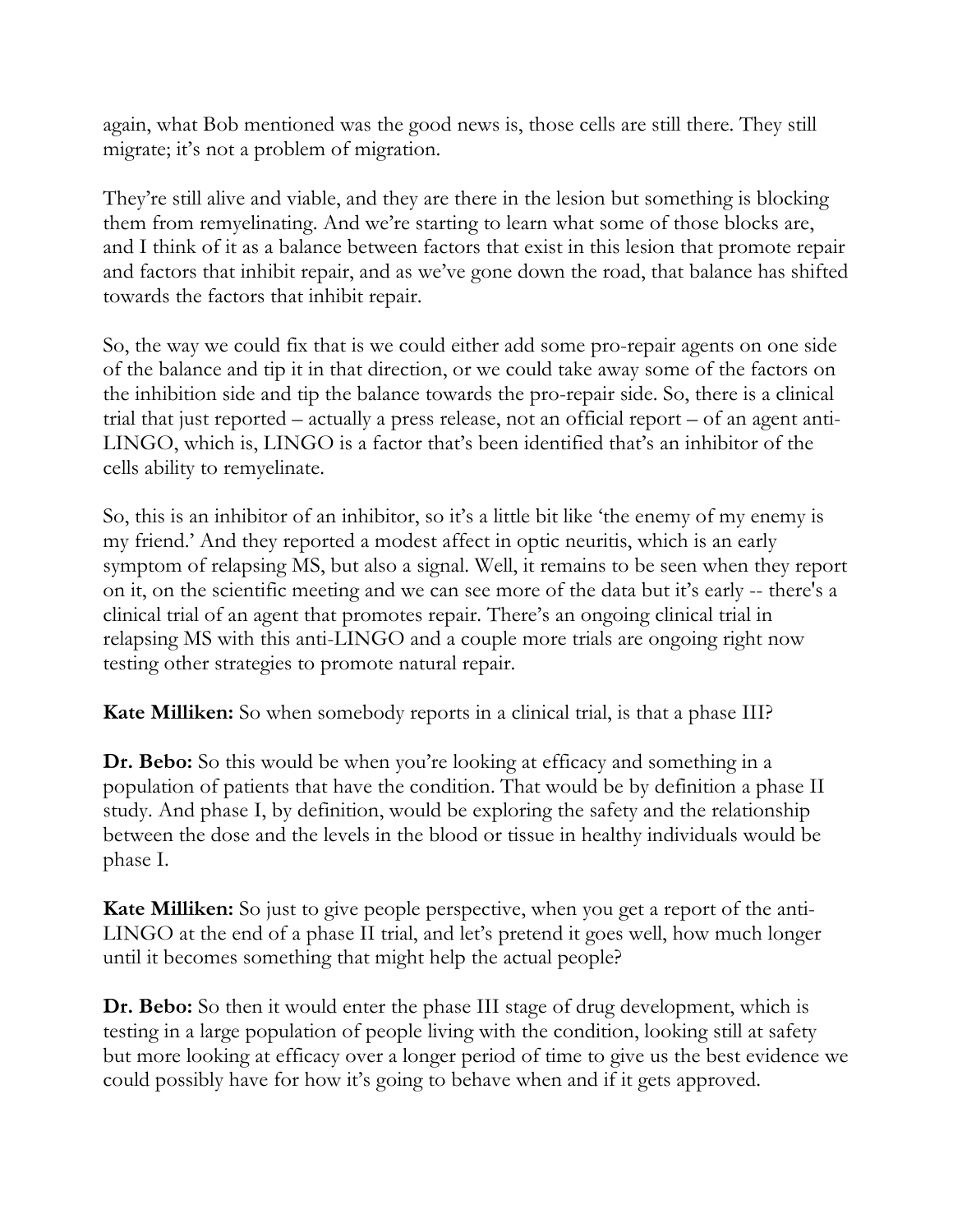**Dr. Fox:** It still takes many years unfortunately.

## **Dr. Bebo:** Yes.

**Dr. Fox:** Particularly given that the progression of MS takes many years, and so to see an altering of that course of the disease, you have to follow patients for many years. The other thing I wanted to point out is that there's not just excitement about remyelination – that's one potential pathway – but there are other mechanisms in the brain that might be contributing, or perhaps even driving, progressive MS.

There is another type of cell called astrocytes that is the scaffolding of the brain, and there are some thoughts that might be causing problems in progressive MS. Another source of problems may be the organelles that are within the cells, called the mitochondria, which are the energy factories within the cell. That might be what is driving progressive MS. There is some inflammation at lower levels in the brain; particularly from B cells and that might be driving progressive MS.

So we're not just – we, meaning the researchers who are working on this – are not just looking at remyelination, although that's an important target, but are looking at many, many other potential avenues for helping progressive MS.

**Kate Milliken:** And that's what came out of this meeting also is the whole idea of really getting those set

# **Dr. Fox:** Yes.

**Kate Milliken:** I called them pathways – I forget what you called them, but really thinking it through. Question from audience member. Cognition is a huge challenge for me, is there any new research in this area?

**Dr. Thompson:** Cognition is a huge issue in MS and, again, it's one that perhaps did not get much airtime until fairly recently. And in fact, some people didn't really think it was an issue because it can be often be so well covered up, but it is a huge problem and there's a lot of work going on both in trying to understand it, to understand the mechanisms, and a lot of imaging work trying to understand what causes it.

But also some trials – and there have been recently some very good trials – of rehabilitation in cognition that have shown, again, early small, early trials that had been quite encouraging, and the kind of strategies that you might be able to take to address some of this. Of course, this is not necessarily a very helpful thing to say, we really would want treatments to prevent this occurring, rather than slow it, delay it occurring.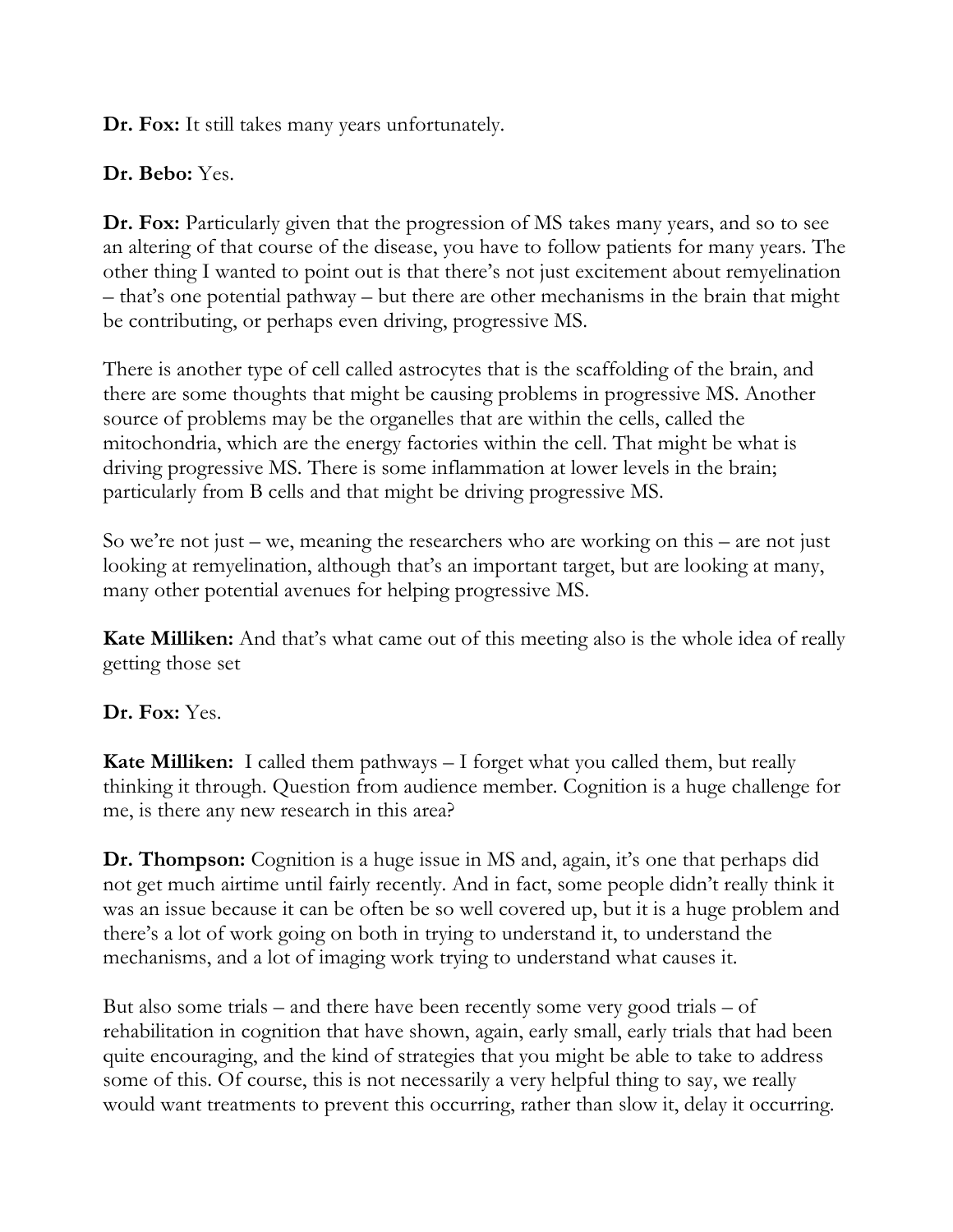**Dr. Bebo:** Alan can you talk about cognitive reserve because I think that's sort of underlying to what you said.

**Dr. Thompson:** Yes, I think that's one of the big developments as well, identifying the fact that we have a reserve and that, particularly if we've had a reasonable level of education, that reserve is built up and it gives you a flexibility. It gives you something to fall back on particularly, in relapsing-remitting MS. It tends to become less, you have less reserve over time and as your condition gets worse, but it is something you can work on particularly earlier stages of MS. So, yes, that's a concept, which you wouldn't have heard anybody talking about 5 years ago.

**Dr. Bove:** I think also it gets back to the importance of early multidisciplinary care and rehabilitative care for patients with progressive MS. Everybody, I think, over time has sort of a 'use-it-or-lose-it' component to all of their cognitive physical functions, and I think that I try to encourage patients – even every year, even if they haven't had a relapse, even if they have progressive MS – to reassess the potential for occupational therapy, physical therapy, cognitive therapy. Look for any obstacles in terms of their sleep, in terms of their mood, their family, their employment to really try to help our patients be at this very moment the best that they can be and to maintain that function.

**Dr. Fox:** So I get asked a lot about these games, like these video games and puzzles --

**Kate Milliken:** Any excuse to play Wii for some people... (laughter)

**Dr. Bebo:** So, I mean, was that something like some of these companies I guess that have some of these mind games and things, would that -- would that be something you would recommend do you think for people?

**Dr. Thompson:** I'd like -- I mean back to the point you made earlier, I'd like to see some of the evidence. So there is evidence for some approaches, which is quite convincing, but it doesn't mean all games.

**Dr. Bebo:** Yes, OK, fair enough.

**Dr. Thompson:** So, I think I'd be a little more specific about that and there is a good literature now.

**Dr. Bebo:** Yes.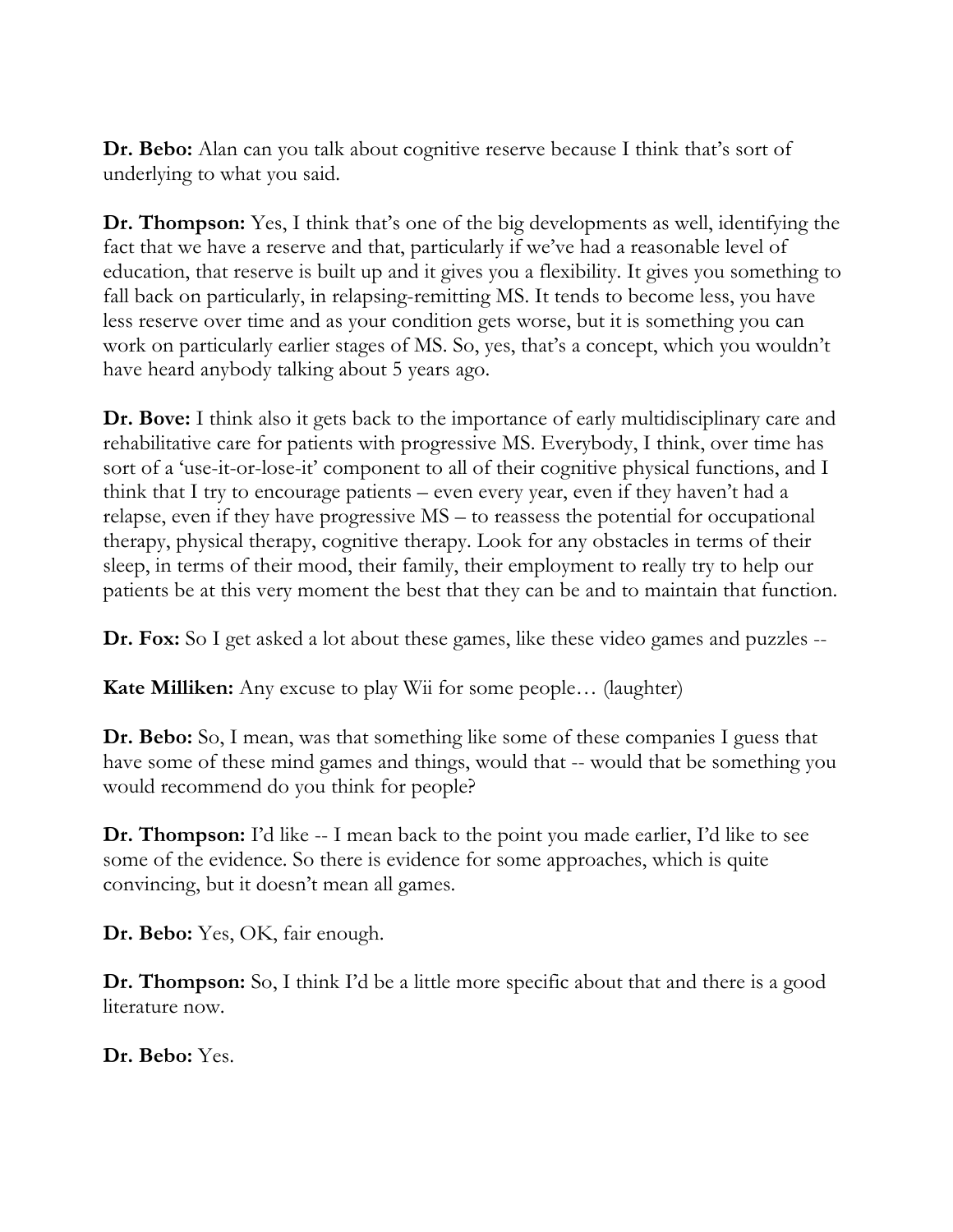**Dr. Fox:** Well, in figuring out what's causing the injury and stopping it, we have come to appreciate more in recent years the direct damage that MS has on the cortex, which is the outer covering of the brain. And that cortical demyelination is probably driving a significant proportion of the cognitive difficulties in our patients, and identifying how to measure that and finding therapies that prevent that cortical demyelination, I think, will be just as important.

**Kate Milliken:** I have another question in the queue for clinicians here. What is the question you get most from your patients with progressive MS and how do you respond?

**Dr. Thompson:** That's very easy for me. They ask why we don't have a treatment, that's the question that they always ask. And as I said right at the outset, each time we have a major new announcement of a new drug – and we've had, every couple of months there's an announcement – they come in and say, "is there any possibility that this could be useful for me?" And if not why, why are there no treatments for progressive MS?

My response is often quite a lengthy one. If you don't know the answer, you often have a lengthy response, but it's partly because it's very challenging as we mentioned, which is really why the Alliance is there and partly because it hasn't had the focus in the past that should have. There's been a huge focus on relapsing-remitting, but now the focus is completely, not completely, but to a large extent on progressive MS. So, people in the clinic in London where I do mine are hugely excited by that because it gives them hope, which they didn't' have before.

## **Kate Milliken:** Right, Robert?

**Dr. Fox:** So, I have some patients I think most commonly will ask me, "where are the treatments for progressive MS?" And I say, well there are treatments for progressive MS – not in the way they're thinking about it, in that I take this pill and my progressive MS stops – but there are some very clearly defined things that patients can do, including stopping smoking, routine exercise, managing their other medical illnesses, diabetes, obesity, hypertension.

Many of these things have been shown to accelerate the progression of MS. I had a patient just last week who said, "well should I go on this diet, would that help me?" I said if you really want to help yourself, stop smoking and get serious about that. He said, "well I don't want to do that, I would rather…" So there are some things that patients can do that I think they often are not realizing and reaching out and utilizing as well as they could.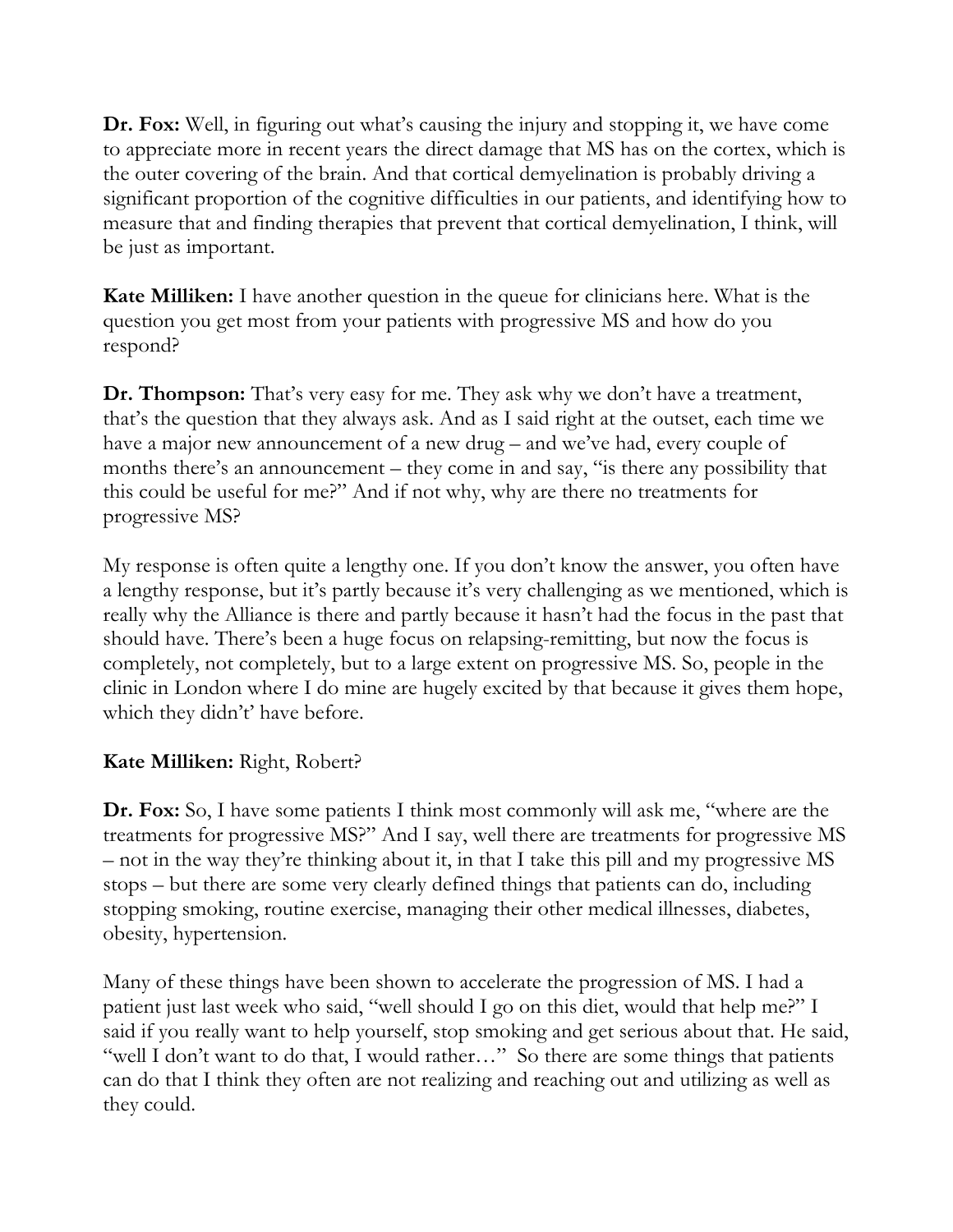**Dr. Bove:** I think on the topic of comorbidities, what several studies have shown actually is that people with more disability tend to be more behind on their other routine health maintenance. So, are they getting their mammograms, their Pap smears, their blood pressure monitored carefully and clinicians certainly play a role in that and patients also have to play a role in sort of advocating for themselves beyond just the obvious MS problems.

**Kate Milliken:** It seems --

**Dr. Bove:** We could be doing a lot better.

**Kate Milliken:** Yes, well I mean I currently do not have progressive MS, but I think there's a feeling of helplessness, right, that comes with, well I'm too far along, it's not worth it, whatever. And for me, having spent a couple of years doing these types of webcasts I think it is very clear that there is a shift and people are working on it.

You know, Bruce I'll ask you, do you think there is true hope and a possibility that there will be a cure in the next decade?

**Dr. Bebo:** I think my vision, rather than using the word cure, is that MS is going to look more like type 1 diabetes, where you take your insulin shot and you wouldn't know that somebody was walking around had that diabetes. And I think that's where we're getting. I would be willing to somewhat commit that in 10 years we'll have a treatment for not only relapsing disease but hopefully for progressive disease. We will have advanced to the point where we'll be taking a pill or a few or a shot or whatever might be and really be managing the disease.

There's this measurement that's getting used more and more often in clinical trials called disease-activity-free, which means no clinical signs of MS and no imaging signs of MS. And more often in clinical trials, there's a growing population of people in those trials that are responding to therapies in this disease-activity-free state. So, I think my vision is that we would be expanding, as time goes on, the numbers of people we can get into this disease activity-free state, and hopefully you wouldn't know somebody has MS just like you don't know from looking at somebody that has type 1 diabetes.

**Dr. Fox:** Well, right now when I see a patient who's just been diagnosed with early relapsing-remitting MS, say a 25-year-old patient, I will look them straight in the eye and say I am very confident, not 100 percent confident, but very confident that I can fully control your MS. It may take a couple of therapies for me to find the right one that works for you but I'm very confident that in short order I can get your MS fully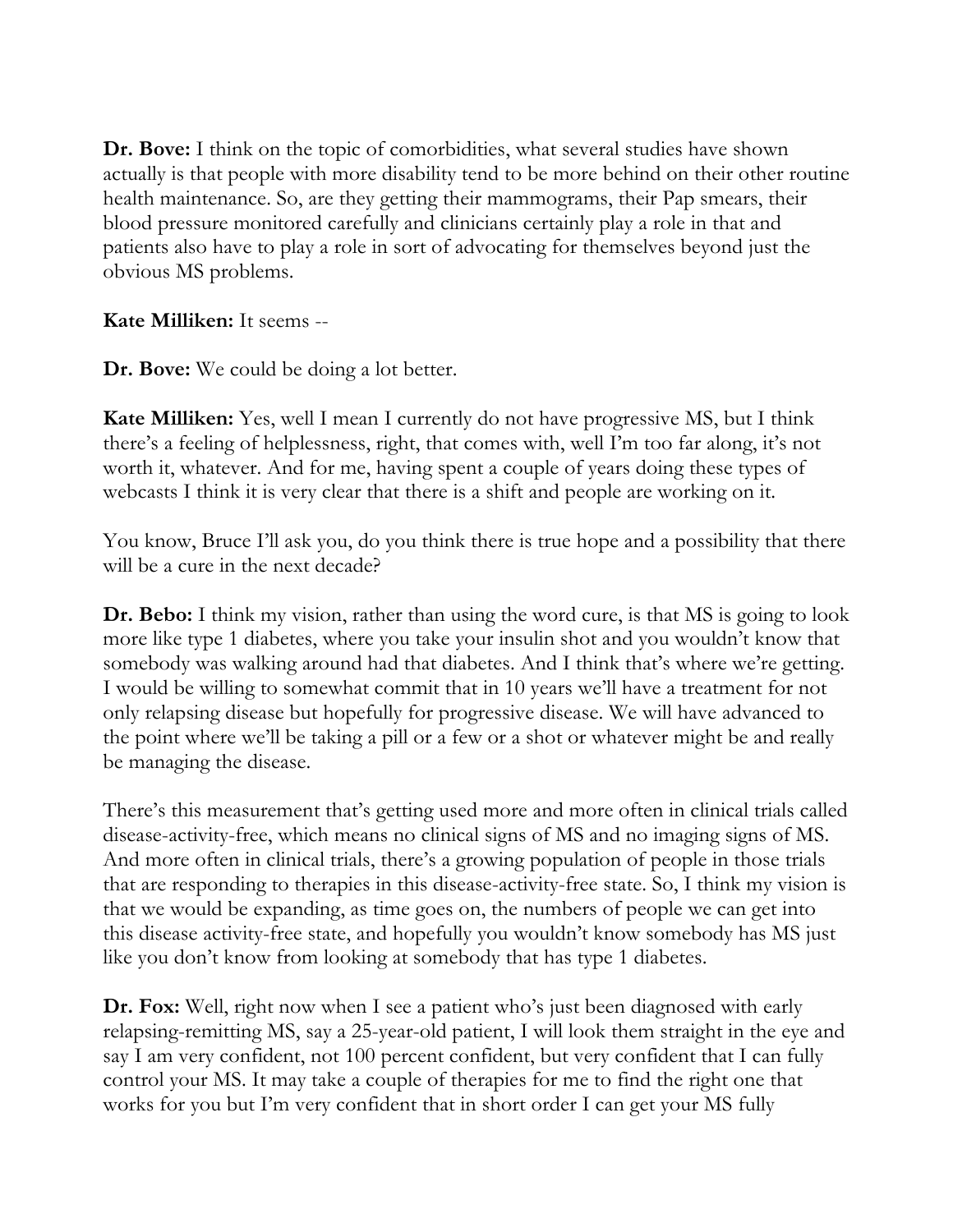controlled. And I think in the next 5 to 10 years we will be able to do the same with progressive MS where we can say, yes, we have progressive MS but we do have treatments that can fully control the progression and I think that's on the horizon.

**Kate Milliken:** I'd like to have each one of you give a closing thought that you can tell our audience about where your mind is in light of what you heard today and also in this past week.

**Dr. Thompson:** So, if I'm to begin…

**Kate Milliken:** You are.

**Dr. Thompson:** I think that -- I just can't emphasize enough how things have changed and how progressive MS is now center stage, and I just keep reinforcing that. And as a result of that, we are going to see treatments, we're going to see drugs that are used for other conditions being used for progressive MS and we're on a totally different trajectory.

## **Kate Milliken:** Great. Bob?

**Dr. Fox:** I think we -- the error we made in the past was we took what we found successful in relapsing MS and just slapped it on progressive MS. And what we realized is that was wrong, and we now have clarity. We have clarity as to the complete categorical difference of progressive MS from relapsing MS and we're getting better focus about what is driving progressive MS.

So as important as doing the right thing, it's also learning not to do the wrong thing and I think we're learning not to repeat the errors that we did in applying relapsing MS therapy to progressive MS and we have just much better clarity about our pathway forward now.

## **Kate Milliken:** Riley?

**Dr. Bove:** I think that in addition to the really exciting developments in terms of treatments for progressive MS, the focus on the patient as a whole person and helping them be everything they can be at this very moment I think is really inspiring and sort of helps guide our clinical care.

**Dr. Bebo:** And I would just add to all these excellent comments that what I saw this week, and what I've been seeing over, I don't know how many years, is this breaking down of silos that there used to be a lot of competition and a lot of silos and a lot of